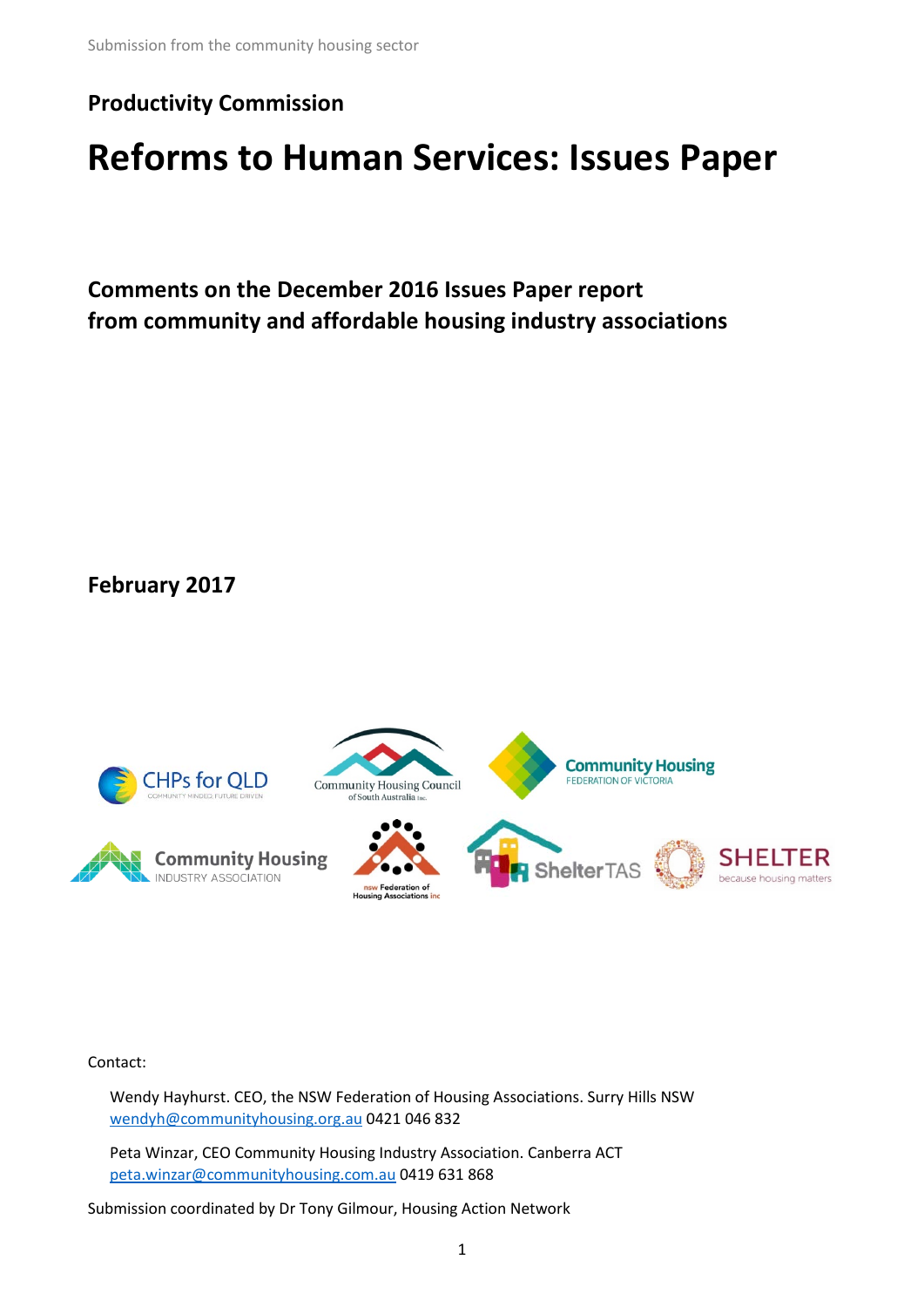### **Executive Summary**

The community housing sector continues to support the Productivity Commission's (PC) assessment that social housing is key priority area for selectively introducing further principles of competition, contestability and informed user choice. The sector is ripe for reform, building on the successful growth of a contestable market among not-for-profit community housing providers over recent years.

### Key recommendations

Failures in the **broader housing system**, and the severe imbalance between the **supply and demand** of social housing, make significant reforms to competition, contestability and user choice difficult.

The best prospects lie in a whole-of-system approach which **carefully coordinates** initiatives across all levels of government, the not-for-profit and for-profit sectors and which tackles the tax, welfare and housing assistance programs in a coherent way. Our leading recommendations are:

### *Competition*

- More clearly differentiate the **state government** roles as funder, regulator and provider of social housing
- **Expand the community housing sector** through facilitating access to cheaper finance, contestable transfers of social housing management and title, and development opportunities such as transfer of government land
- Improve **data collection, analysis and transparency** to allow public agencies and social housing users to differentiate between landlords and make informed choices
- Support **title transfer** to registered community housing providers to leverage growth, enable more flexible service provision, and offer more scope for user choice and responsiveness to tenant needs

### *Contestability*

- Substantially reform the **National Regulatory System** (NRS) for community housing to cover all social housing landlords, be truly national, and focus more on users and service quality
- Better **disaggregate community housing services** including non-shelter outcomes and explicitly include these in funding agreements and social housing transfer contracts
- Move to an **evaluation culture**, enabling better understanding and knowledge sharing of housing delivery innovations and policy changes

#### *User choice*

- **Involve users** in designing reforms of social housing delivery and regulation, and formalise their ongoing role across public, not-for-profit and private landlords
- In consultation with stakeholders, establish a policy trial for **Choice Based Letting** which, based on overseas evaluations, looks able to improve user choice and improve system efficiency
- Place **less focus on changes to eligibility, allocations and rent setting**. If changes are to happen they should be on the basis of carefully designed, independently evaluated policy trials

#### Next steps

Our suggestions in respect of the next steps for further developing concepts around social housing initiatives, once submissions for the Issues Paper close, are:

- Evidence quoted in our submission can be emailed to the PC
- Further information based on evaluations currently in progress can be supplied in due course
- Holding a PC round-table with peak bodies and leading community housing providers would allow current reform proposals to be discussed in more detail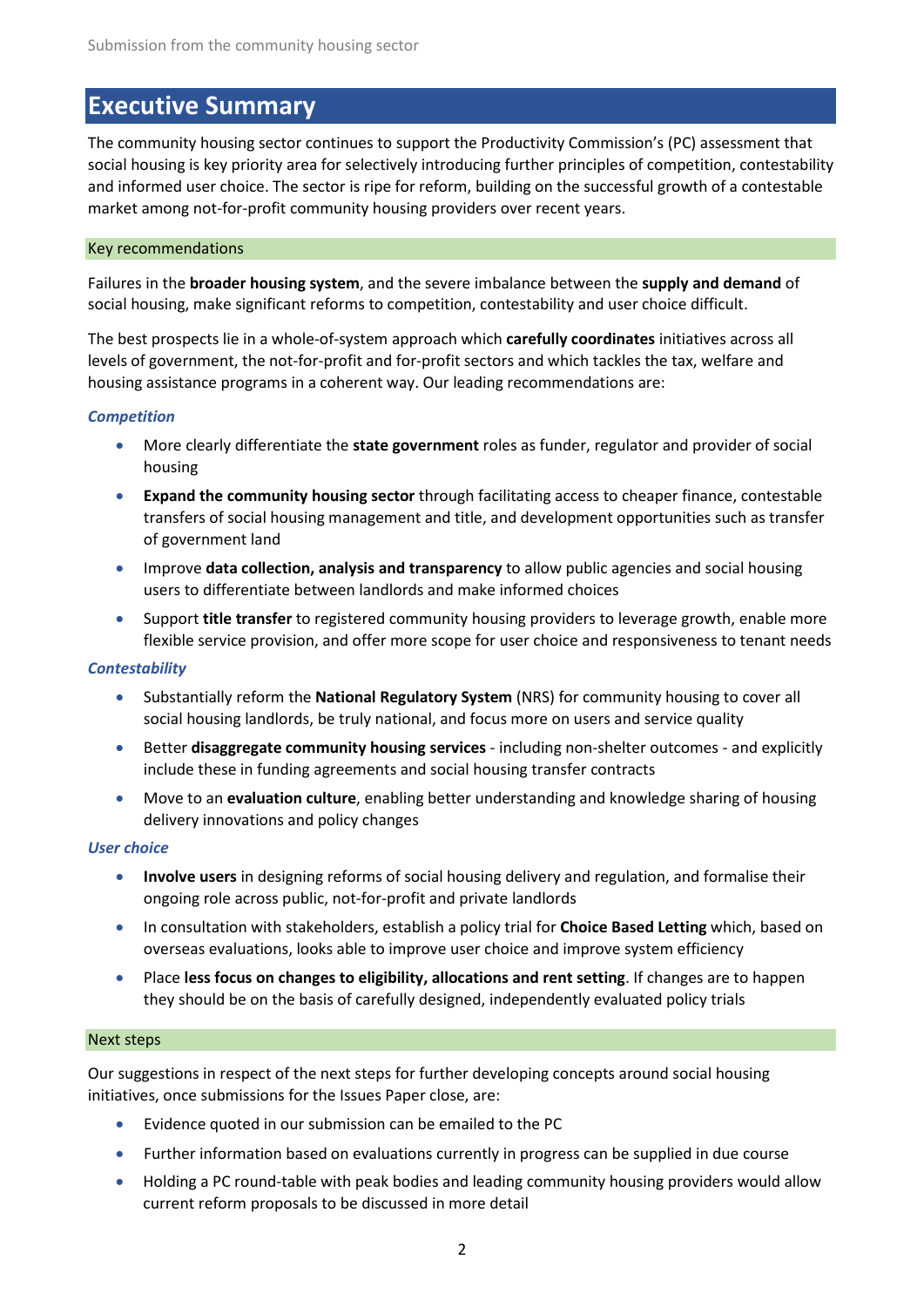### **Overview**

This is the third submission to the PC from the community housing sector. The seven participating organisations are peak and industry associations operating at state or national level. They work either directly for member community housing providers or - in the case of Shelter organisations - more broadly as advocates for affordable housing and on behalf of service users.

The PC has asked for 'evidence, such as relevant data and documentation' to support our views. We have included full references in this Report, and summarised leading research in *Evidence Check* text boxes. Empirical Australian research on some of the areas of interest identified by the PC is limited, therefore overseas evidence has been consulted where necessary. There is a focus on Britain as its community housing (housing association) sector was transformed through introducing private finance and contestability from the late 1980s and user choice from the 2000s.

This submission uses headings based on the Requests for Information (RFI) in the Issues Paper. We have responded to the first RFI in Section 1 and all RFIs in Section 4 (RFIs 5 to 10).

### **RFI 1: Human Services Characteristics**

*The Commission is seeking feedback from participants on whether figure 1 reflects the characteristics that should be taken into account when designing reforms to service provision for the six priority areas considered in this inquiry. What other characteristics should the Commission consider?*

While generally in agreement with human service characteristics in Figure 1, we suggest:

### *Service users*

• An additional characteristic required is the ability of users to access these services from the private market, encompassing whether a market exists, and whether the user can access/pay for it. This is important because the need for social housing exists as a safety net because of private market failure

### *Service providers*

• 'Workforce capability and capacity' should be extended to 'workforce, management and governance capability and capacity'

### *Government stewardship*

- An additional characteristic is the need for greater separation of the government functions of owner, funder, regulator and/or service provider. Role confusion in Government needs to be addressed as it is currently a major source of tension and impedes competition
- The wording on mitigating and allocating risk needs to also reference the risk to providers of policy instability. For example, government initiated changes to allocation policies or rent settings can impact housing providers' income streams, and put at risk private financing arrangements

# **RFI 5: Current System Effectiveness**

*The Commission is seeking information on the current effectiveness of the social housing system in improving outcomes for tenants*

#### 5.1 Whether users are placed at the heart of service delivery and what could be done to address this

The current social housing delivery system is not user-focussed. Much of the property portfolio is in poor condition, with a considerable unfunded maintenance liability. Properties are often poorly located and configured compared to current demand. Tenants and applicants are not treated as 'customers'. Furthermore, there are insufficient ongoing mental health and other support programs for tenants which will impact on their ability to exercise choice.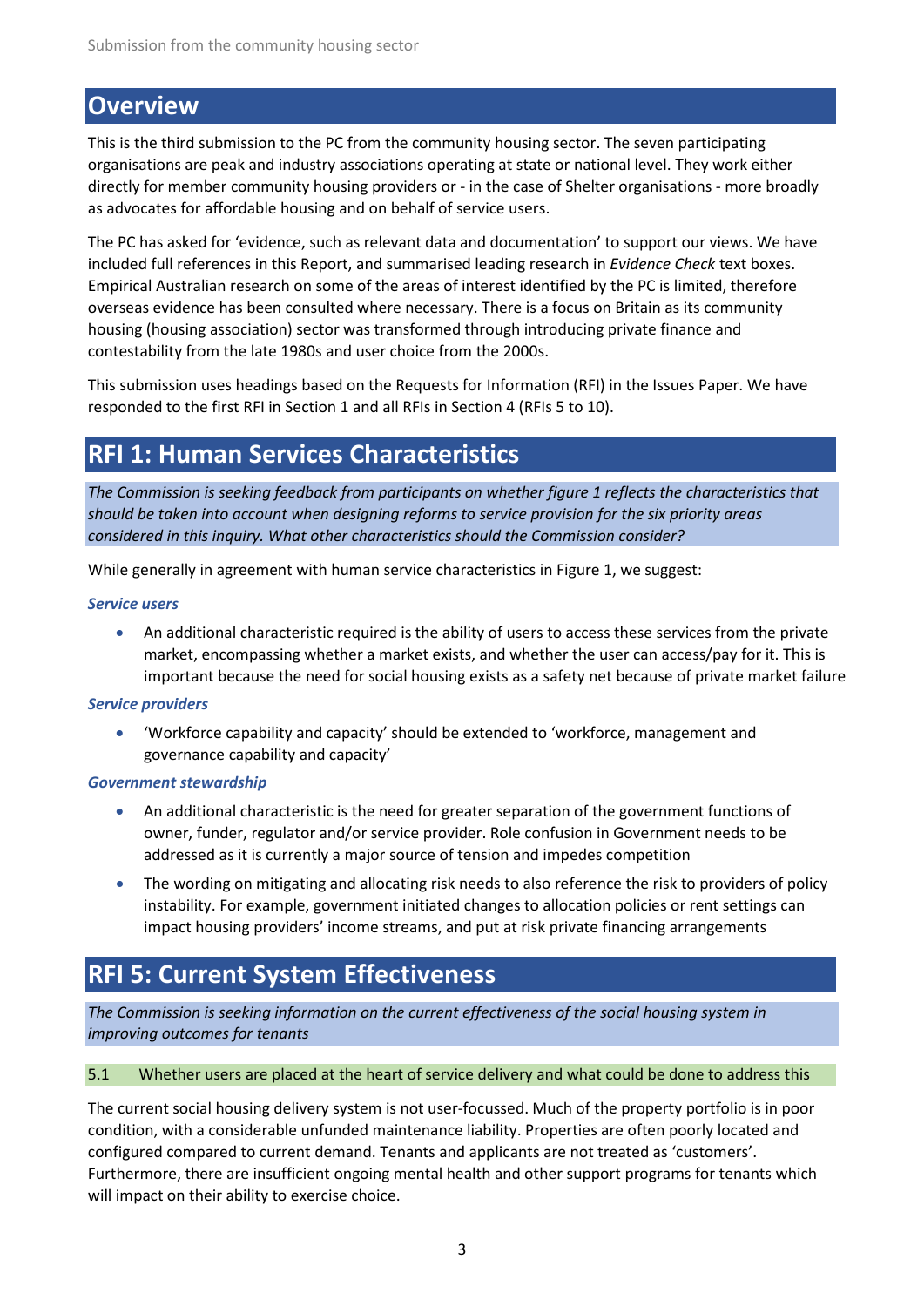Social housing demand far exceeds supply, with applicants having little choice on the type and location of property - if they are lucky enough to receive an offer of housing. In most jurisdictions, once in the social housing system tenants have little ability to relocate between areas, and transfers between landlords are rare. There is little publicly information available on landlord quality, so users cannot make informed choices.

### **Evidence Check: Current Australian user choice**

'… the concept of competing for customers is alien in a field where demand inherently exceeds supply. Thus, even in areas where multiple social housing providers are present, prospective tenants in urgent need for housing have little choice but to accept the first tenancy offered, on whatever terms specified. More realistically, perhaps, the 'greater choice' facilitated by a multi-provider system may be more a matter of expanding the options available to governments in, for example, selecting potential recipients for funding or other assistance' [\(Pawson & Wiesel, 2014: p.353\)](#page-26-1)

Key ways to place users at the heart of service delivery are:

- Redesign the regulatory system to cover all social housing landlords in all jurisdictions and include rules on user choice and flexibility (for example with transfers between landlord and property), tenant engagement, customer charters and performance transparency. See Section 9.6
- Investigate the introduction of Choice Based Letting. See Section 6.1
- Provide better information to prospective and current tenants about housing availability and provider performance. See Section 6.2
- Evaluate other options for introducing user choice in assistance and/or services. This could include more input into the design process on modernisation schemes, personal housing planning, offering other types of assistance to facilitate moves to the private rental sector
- For tenants who need support as well as a housing subsidy, introduce tenant support agreements with new and current tenants that specify those support needs (such as pathways to training, employment and more independent living options) and set out how they will be addressed. The cost of such of such tenant support needs to be properly funded
- Develop outcomes frameworks. For example, Tasmania management transfers require a calculation of Social Return on Investment. In NSW, a Social Housing Outcomes Framework will in time apply to public and community housing landlords to ensure user-focussed objectives are being achieved [\(NSW Government, 2016: p.13\)](#page-25-0). The Federation has commissioned independent research from the Centre for Social Impact at the University of NSW on developing social housing indicators

### 5.2 Whether current arrangements, including the eligibility criteria and the type and level of assistance, enable equitable access to social housing

Existing social housing approaches are inefficient, ineffective, not uniform across the country and often fail to provide equitable access. Application procures are complex, especially for vulnerable groups, and as a result some high needs applicants fall into homelessness. We highlight three issues:

- Waiting lists are long, due to both lack of supply (relative to demand, and as a proportion of total housing stock) and a mismatch of property type between demand and supply. As at June 2016 just under 200,000 applicants were on the social housing waiting list, of which 69,000 were in greatest need [\(Productivity Commission, 2017\)](#page-26-0). There needs to be both more supply and a reconfiguration of existing social housing. However, making changes to reduce those eligible to reduce the waiting list is not an option we support and will not solve the problem
- There are roughly twice as many low-income people renting privately as there are renting social housing, yet the financial subsidy received by private renters through CRA is low and many recipients remain in rental stress even as the assistance is out of kilter with real life rents. Increasing assistance to those renting privately should reduce demand for social housing, as could providing longer-term leases in private rental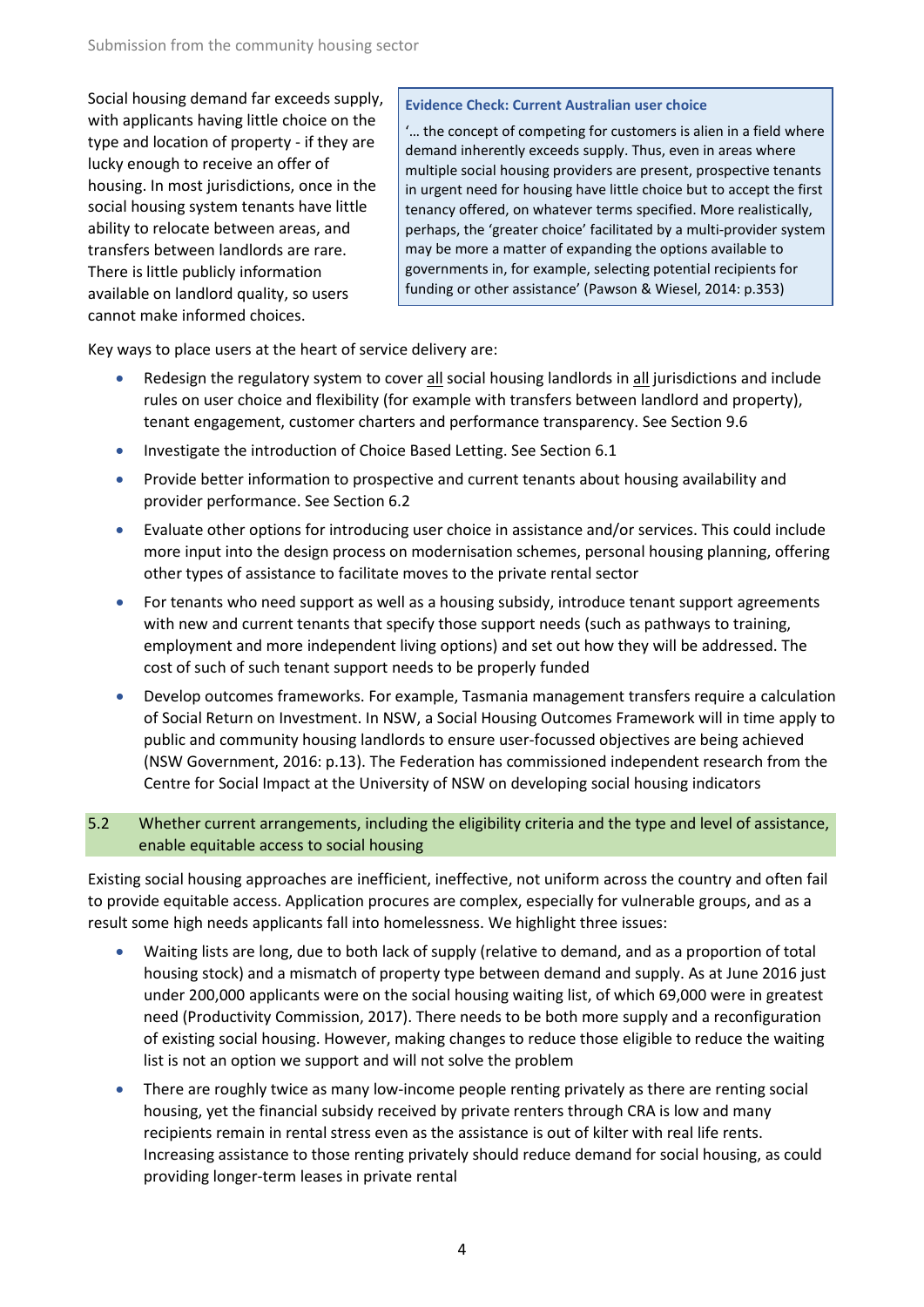- There are other factors which mean that even tenants who do gain access to the social housing system are not necessarily treated equitably. For example, the limited supply of social housing makes it difficult to match tenants with suitable housing that matches their family profile and meets other needs such as access to child care, or public transport
- 5.3 There is poor coordination between the largely-Commonwealth funded welfare system and largelystate based social housing systems work in practice5.3 The roles and responsibilities of governments and non government providers, including who is best placed to provide support to households to sustain a tenancy, and to exit the social housing system when they have the means to do so.

Australian state government social housing providers are likely to continue as social housing landlords for the foreseeable future, and to co-exist with non-government providers. This is common practice internationally. The main issue is for there to be clear agreement between the Commonwealth and states on the definitions of - and separation of the various roles - of governments as:

- Funders of social housing
- Policy makers on matters such as social housing eligibility and rent structures
- Providers of social housing
- Regulators of community housing

Social housing by definition exists to address market failure in the provision of affordable and appropriate housing for certain individuals. It needs public subsidy, therefore there is likely to be an ongoing government role in funding and policy setting. In a contestable model, however, this needs to be completely separate from the role of delivering social housing.

Furthermore, the role of regulating social housing needs to be separated from other government roles, ideally located in a different department and run at arm's length. Reforms in New Zealand show how this type of separation can be established

**Evidence Check: New Zealand clarifies the role of government**

In 2012 New Zealand moved to a market based approach to social housing to create a contestable, efficient system. The Ministry of Social Development (MSD) took responsibility for (1) running waiting lists, determining eligibility and making allocations, and (2) purchasing social housing availability from the Government social housing landlord (Housing NZ - a Crown corporation set up by act of parliament) and community housing providers.

MSD is the national government agency running benefits and pensions, so can closely align the housing and welfare system. They strategically match tenants with properties, and use procurement to supply more of the housing types and locations most in demand.

Community housing regulation is handled through a third government agency - the Ministry of Business Innovation and Employment. This agency also runs building and housing policy.

to support a more competitive social housing landlord market.

There is a lack of publicly available evidence on the performance of both public housing and community housing landlords, and remedying this information deficit is a necessary precondition for increasing competition between providers and enhancing user choice. However, independent research found Australian community housing providers 'had progressively refined housing management activities and procedures to better support their tenants with a primary aim of preventing rent arrears and tenancy complaints … For large, resource-strapped [public housing agencies] such functions had become more marginalised' [\(Pawson et al., 2015: p.2\)](#page-26-2).

### *Unbundling services*

Contractual arrangements between governments and housing providers should unbundle the additional costs of sustaining tenancies and supporting exits to private accommodation from the baseline costs of tenancy and property management. These outcomes, along with community development and other nonhousing outcomes, are different functions and need to better specified in procurement arrangements. Community housing landlords have advantages over government agencies as they: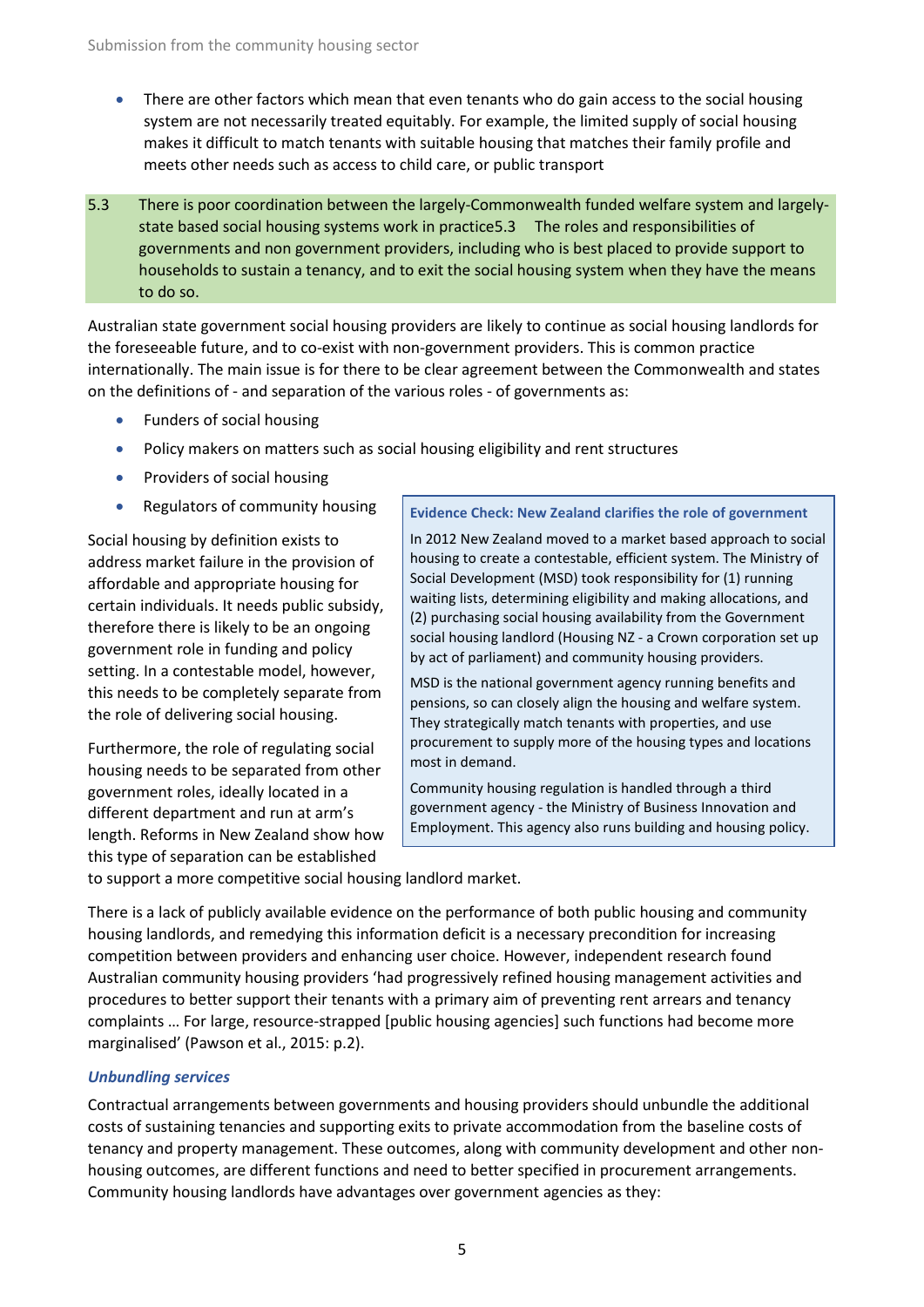- Are more locally based, nearly always covering smaller geographical areas than State Housing Authorities. Approaches can be more easily personalised and locally tailored
- Can form close and flexible relationships more easily built with local and regional service providers, employers, training agencies and real estate agencies
- Have greater access to volunteers and philanthropic donations, especially for higher needs groups

# **RFI 6: Allocation Models**

*The Commission is seeking information on models used to allocate social housing that could increase choice of home for users, and the benefits and costs of these models*

6.1 Whether increased choice would lead to better outcomes for users, both by allowing them to exercise their preferences over where they live, and by encouraging housing providers to be more responsive to their needs

Australian social housing applicants are offered few choices, mainly as a result of demand for social housing far exceeding supply. Would allowing user choice between public and community housing providers make an impact given waiting lists are long?

Research from Britain suggests that users do benefit, even in areas where public (council) housing transferred to a single housing association operating in the same area such that 'arguably there have been important contestability service benefits for tenants rather than more choice. Restructuring former council housing need not have much of an impact on competition at all' [\(Gibb & Trebeck, 2009: p.387\)](#page-25-1).

### *Choice based letting*

By contrast, in countries such as the Netherlands and Britain, Choice Based Letting (CBL) has become common over the last decade and a half. We recommend the application of CBL in Australia is further investigated, and potentially trialled through a series of pilot programs.

England's approach to CBL - which is described in Section 6.5 -has been evaluated through several independent studies by university researchers over a number of years which have assessed impact on applicants, landlords and the social housing system. The *Evidence Check* shows the approach has been

### **Evidence Check: Does Choice Based Letting (CBL) work?**

In 2004 researchers at the Universities of Bristol and Cambridge noted:

'Consumer feedback indicates that the pilots achieved their aim of establishing more open, transparent and simple systems that are perceived to offer choice … The pilot programme demonstrated that it is possible to change general perceptions of social housing and modernise access' [\(Marsh et al., 2004: pp.6-7\)](#page-25-2)

A 2006 research project on the approach's long term impact by Heriot Watt University found:

'Choice-based lettings represents a radical departure in the traditionally rather paternalistic world of social housing … Typically, CBL generates improved tenancy sustainment and this is testament to the effectiveness of the system in better matching people to properties and improving service user satisfaction with letting outcomes' [\(Pawson et al., 2006: p.187\)](#page-26-3)

Finally, a 2014 report by Professor David Mullins on a CBL 'Home Choice' scheme in North Yorkshire found:

'Customer surveys present a generally favourable perception of Home Choice in relation to the amount of choice that the system offers. Most applicants, whether successful or not, valued the opportunity to browse and select from available properties. The proportion of successful applicants who believe the process had afforded them at least some choice is higher under the new system than the previous one' [\(Mullins, 2014: p.7\)](#page-25-3)

beneficial to applicants and tenants - even those who are unsuccessful with their first choice of property.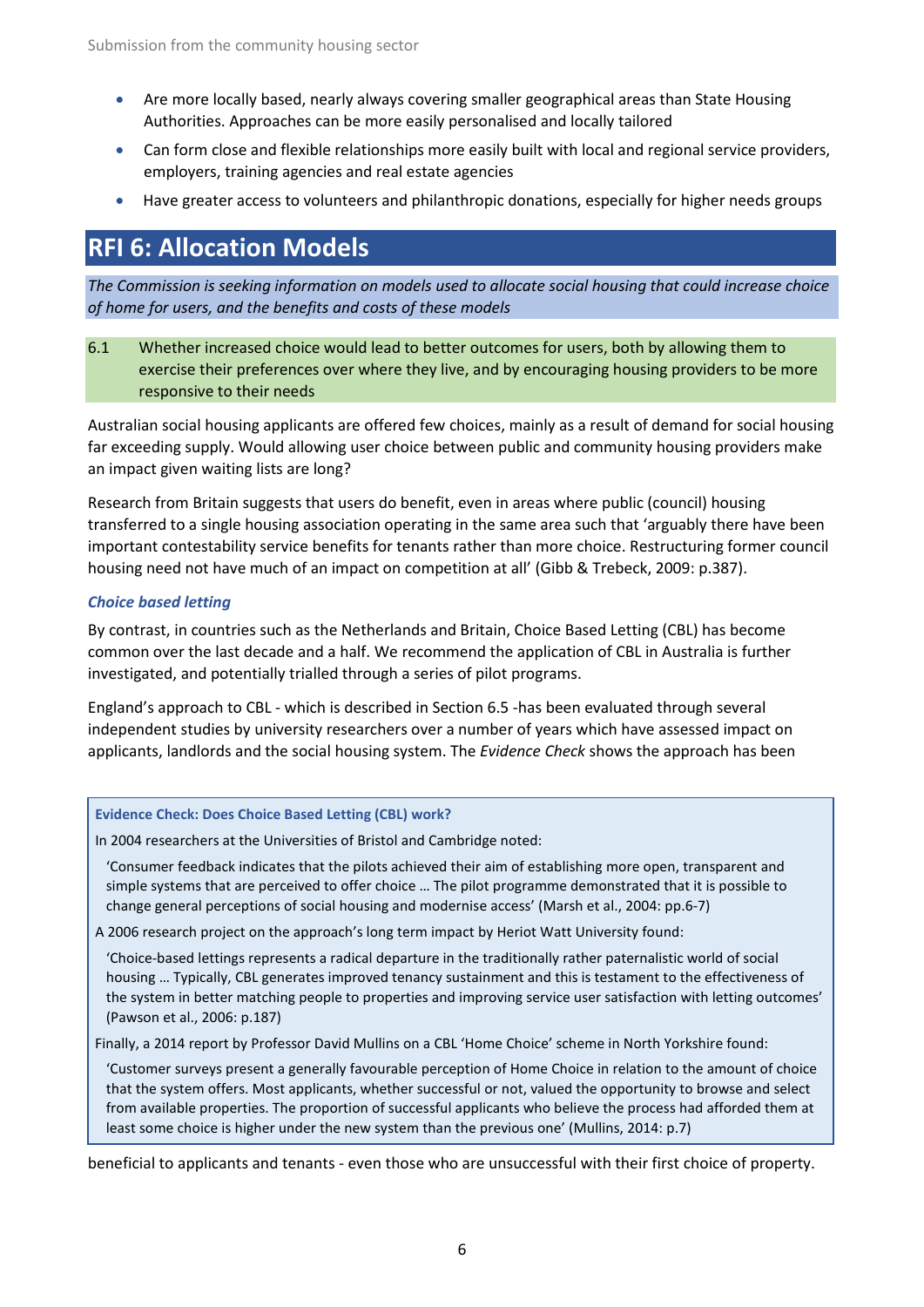Housing providers become more responsive to user preferences, as these preferences are more explicit and users can exercise trade-offs such as reducing waiting times for social housing by compromising on location or type of property. Research in Britain indicated a move to CBL led to social housing landlords investing in extra staff training to help explain choices available to applicants so they can make an informed choice, making their websites more 'user friendly', and moving more staff to customer facing roles [\(Pawson et al.,](#page-26-3)  [2006: p.154\)](#page-26-3).

### 6.2 What information and other supports should be provided to tenants to enable them to exercise choice

A CBL system uses web based technology adopting an approach for securing social housing similar to finding a private rental property using real estate websites such as [www.realestate.com.au.](http://www.realestate.com.au/) A parallel example website from Australia is used for shared home ownership and subsidised entry-level full home ownership run by the Western Australia Housing Authority [\(www.openingdoorswa.com.au\)](http://www.openingdoorswa.com.au/).

Web based systems for social housing allocation may need additional support for applicants. Landlord staff require training, and there needs to be publicity about the new approach, phone support and flyers in community locations. Specific and targeted assistance will be required for applicants whose first language is not English, or who have learning difficulties.

Providing social housing tenants with information about private market rental availability and cost may also help them optimise their choices. For example, in some regional towns private rentals may be cheaper than income-based rents in social housing and prospective tenants may choose to trade off greater security for less financial outlay.

States could establish generally consistent websites that show - in real time and simply - the waiting times for both social and affordable rental housing. This will require greater data standardisation between the states and common approaches to waiting list criteria. There will also ideally be coordination between public, community and - in the future - affordable rental waiting lists.

Improved waiting list transparency will considerably enhance user choice for applicants providing greater flexibility on location. It will also provide better demand signals to social landlords as to where to deliver new social and affordable housing, and of what bedroom configuration. This will enhance system efficiency.

More information could be made available on landlord performance. Embedding a new and updated version of the National Community Housing Standards as a core part of the regulatory arrangements and promoting the quality standards 'tick of approval' is one way to inform users and drive provider performance. Consideration could be given to making available the NRS regulatory reports should be public documents on the regulator's website, or following Victorian practice of publishing de-identified information on complaints management, performance measures and property data. While it is unlikely most social housing applicants will read these reports, the media and tenants' groups might publicise excellent or poor performance and this will become known within local communities.

Finally, tenant choice about housing tenure should not be distorted by rationed access to ancillary services. People should not need to be in social housing to access services such as tenant support, financial counselling or community mental health care. Separating the provision of housing from the provision of ancillary services enables users to make choices about who provides their accommodation and who delivers their other services.

### 6.3 Complementary reforms that would be needed to capture the benefits from increased user choice

Practical changes such as a common waiting list could be made in Australia even is a full CBL system is not introduced. For example, although in 2009 Housing Ministers agreed to integrate public and community housing waiting lists, the position is not uniform between jurisdictions. NSW, Queensland Western Australia, the ACT and Northern Territory have integrated waiting lists, with Tasmania's including the homelessness sector. SA has a register that integrates multiple community housing waiting lists into a single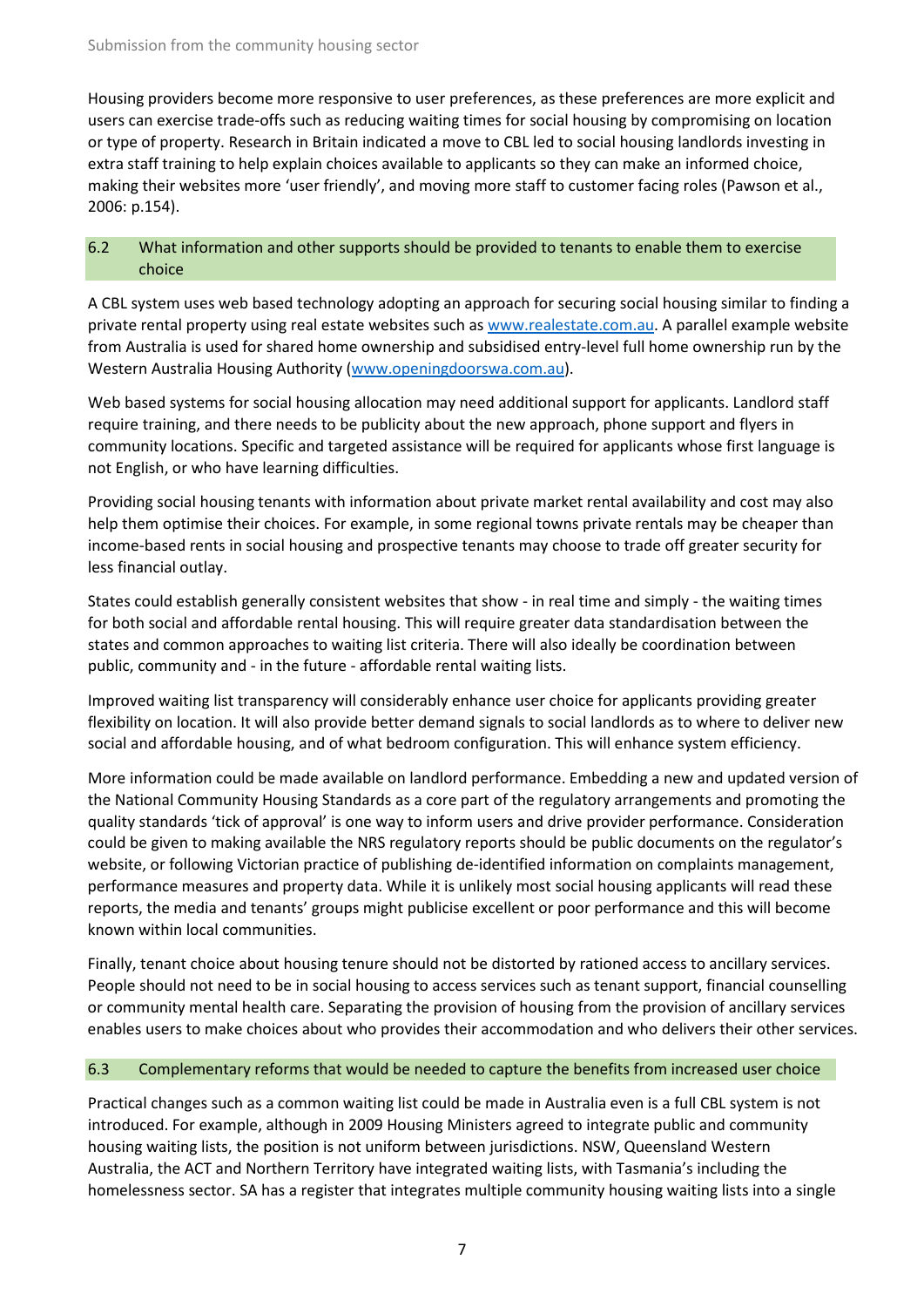housing register and in Victoria, community housing organisations may fill some vacancies using the public housing waiting list.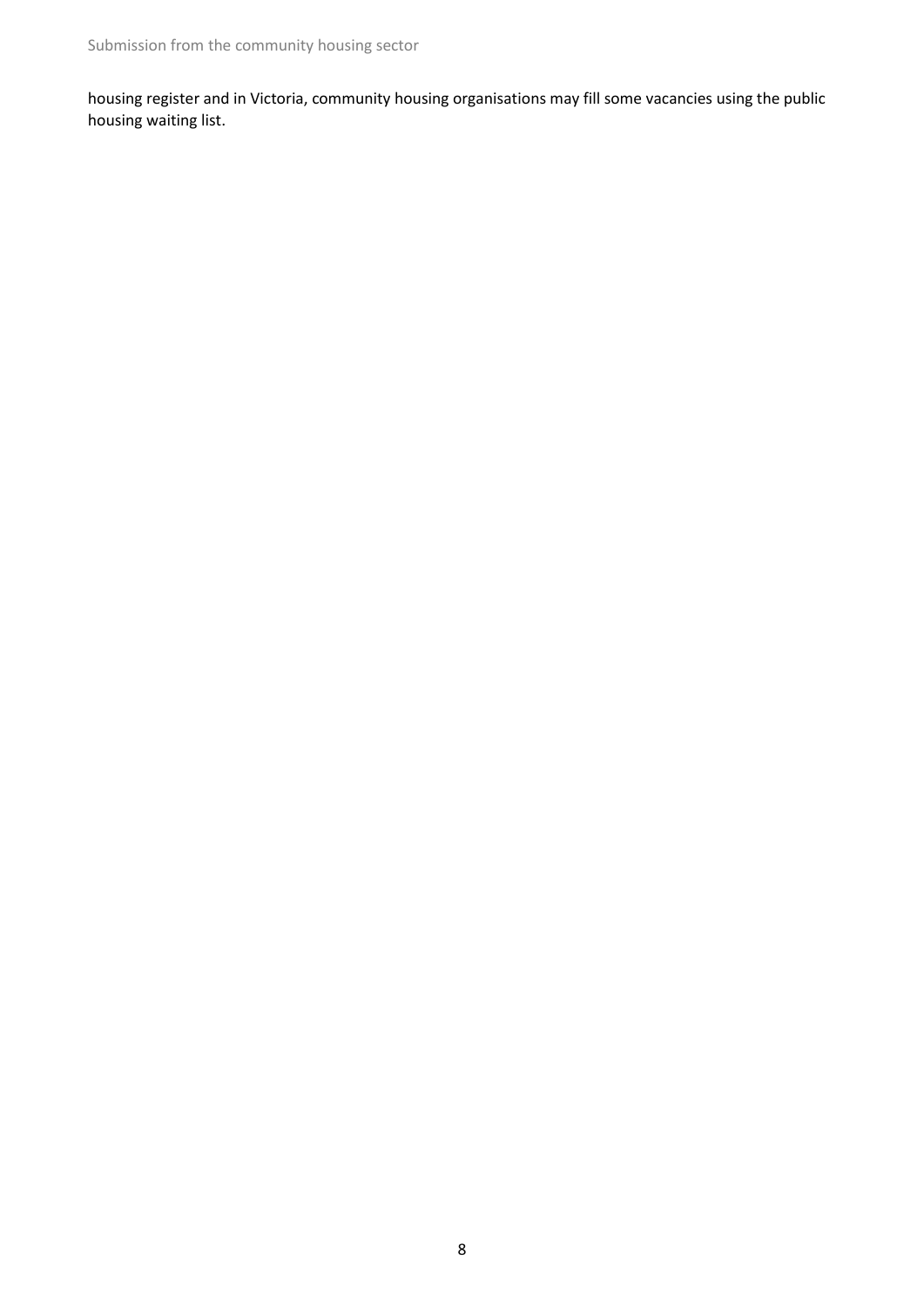### 6.4 Whether the allocation model may need to differ between regions and user groups

Current Australian allocation approaches are uniform at state level, but differentiated between states. A better approach could be to:

- Establish a uniform high-level national social housing allocations approach. For example, this may incorporate standardised hierarchies of housing need. This will help create a more competitive social housing landlord market, and assist trans-jurisdiction transfers where communities have developed across state boundaries such as South East Queensland and northern NSW.
- States could be divided into allocation regions, similar to the English CBL approach (see Section 6.5). Queensland and Victoria have long established human services regions, and NSW has moved in this direction in recent years. Regional allocations would provide flexibility in regions with particular housing issues - for example the Northern Territory and regional Queensland
- Models may need to differ between allocation regions, though the fundamental design architecture should be the same. Regional and rural areas tend to have lower social housing supply and demand, so more flexibility might be needed around, for example, single people occupying a three-bedroomed property. Cultural and family structure issues need to be considered for Indigenous households. Critically the design of such a system should involve all key stakeholders including the community housing industry.6.5 International approaches to increase user choice of home, the applicability of these models in Australia and, where it would be beneficial, how they could be implemented here

Choice Based Letting (CBL) developed in the Dutch city of Delft in the late 1980s, soon spreading to the rest of the Netherlands during the next decade and via a 2001 pilot project to Britain. CBL replaces a pointsbased needs driven waiting list system with one where users apply for available properties.

In British local government areas where CBL operates, housing applicants approach the council who will decide eligibility. If deemed eligible, they will receive a user name and password for the local CBL website, and can 'bid' without cost for local properties advertised by public or not-for-profit housing providers.

When the advert closes, the bids are sorted and checked. Each property is usually offered to the bidder with the highest priority, based on their needs banding and the length of time registered. If the successful bidder turns the property down, it is offered to the next person on the list. If the bid is successful, the social housing landlord sets up an interview and if all goes well they will offer the property. If an applicant decides the property is unsuitable, they do not have to accept it, though some CBL schemes may lower the applicants' priority banding if several offers are turned down.

As show in the *Evidence Check* in Section 6.1, CBL works in Britain for both users and the social housing system in a variety of housing markets - although it should be noted Britain has around four times the rate of social housing compare to total housing. CBL could likely bring similar benefits to Australia, though as with all approaches to social housing the impact of reform will be impacted by shortages of supply.

# **RFI 7: Supply Constraints**

*The Commission is seeking information on how best to address supply constraints in the social housing system to enable households to have a genuine choice of home*

### 7.1 Whether eligibility criteria for entering, and remaining in, social housing are targeting those most in need of support

Priority housing applicants in greatest need comprised 75% of new public housing allocations across Australia in 2015-16 and nearly 84% of new community housing allocations [\(Productivity Commission,](#page-26-0)  [2017: Table G.2\)](#page-26-0). The system therefore targets those most in need of housing support. However, the downside to this approach is the creation of a highly residualised system built on a legacy of social housing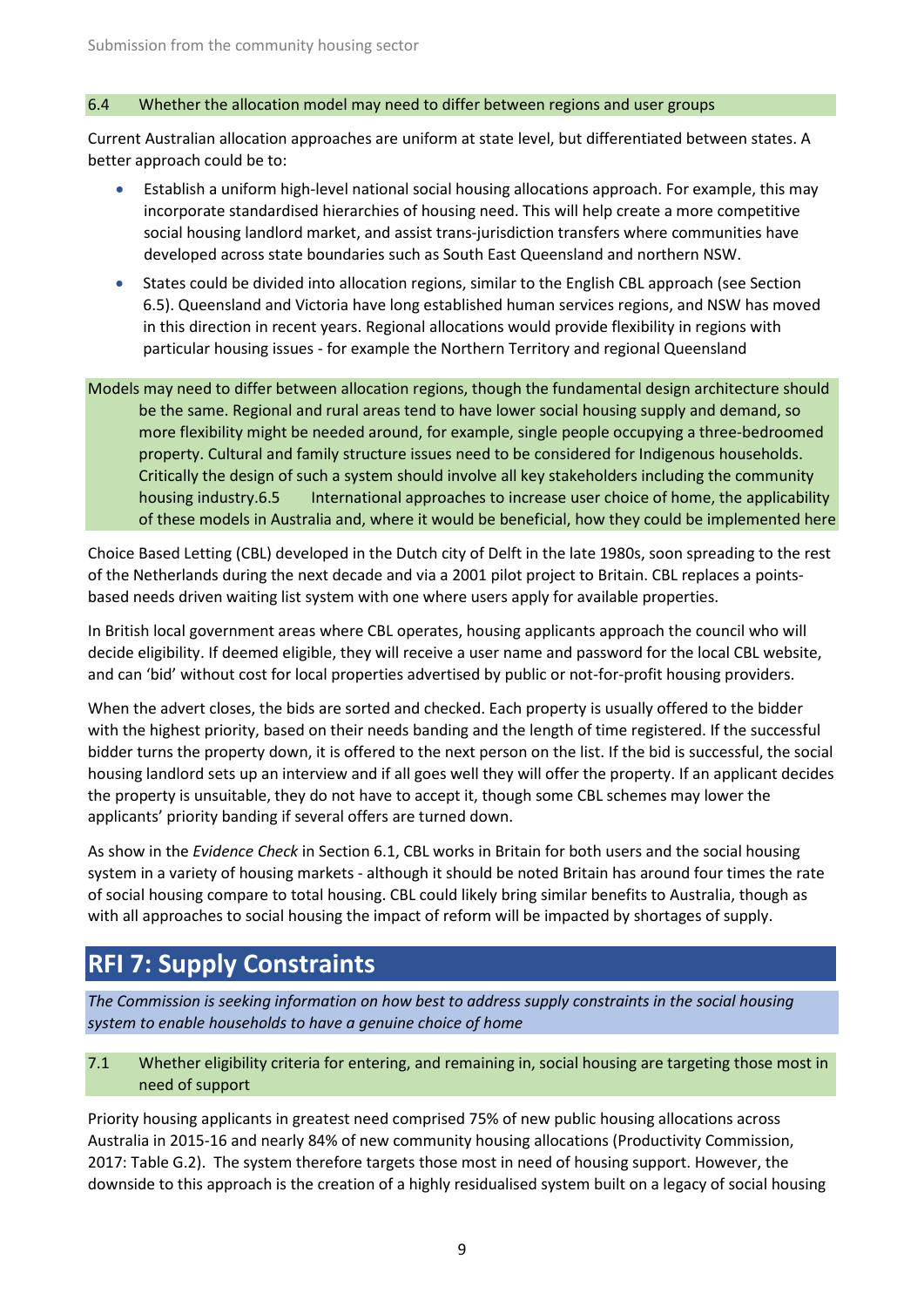estates built between 1950 and 1980 with concentrated areas of social disadvantage, reduced social landlord rental income, and property underutilisation [\(NSW Auditor-General, 2013: p.28\)](#page-25-4).

Due to the highly residualised Australian approach to social housing, characterised by supply shortages and rationing allocations to high need applicants, approaches to eligibility to remain in social housing work poorly:

- Exits from social housing are reducing, with residents remaining longer in the system. In NSW, 50% of social housing tenants have been resident for more than a decade [\(NSW Government, 2016: p.8\)](#page-25-0)
- There may be disincentives to obtain employment as this may end eligibility for social housing and/or welfare benefits Several states have introduced fixed term tenancies, but these have had little impact. In NSW only 30% of tenants are on fixed term leases and only 2% of those on 2 year leases were found to be ineligible at review date and left social housing [\(NSW Auditor-General,](#page-25-4)  [2013: p.34\)](#page-25-4)

Tightening ongoing social housing eligibility criteria will only work if there are suitable alternative affordable housing options. In Section 7.4 below the *Evidence Check* illustrates the NSW yet-to-beevaluated approach to transitioning lower-need residents out of social housing that, if properly funded and implemented, could help ensure current social housing properties are occupied by those most in need.

Financial pressures are not the only reason people seek social housing. Demand for social housing reflects lack of choice in the broader housing market, particularly for people with disabilities who need accessible accommodation or those with very large families who cannot find suitable accommodation, even at market rent. Social housing need not be the primary response for these renters if alternative strategies are employed to support them in the private market.

Finally, whatever approach is taken to eligibility the consequences of further residualisation of social housing should not be ignored particularly where this housing is concentrated on large mono tenure estates.

7.2 The extent to which community housing providers can contribute toward increasing the stock of social housing (and, to the extent that this has already occurred, the factors underlying successful outcomes for eligible households)

In 2016 AHURI identified 40 at-scale commercially skilled community housing providers that over the last decade or longer have raised private finance to co-invest in new social housing development. These

organisations 'have the industry-specific skills and organisational capacities to manage and absorb substantial growth' [\(Milligan et al., 2016: p.3\)](#page-25-5). Community housing developers benefit from:

- An ability to raise private finance not on the public balance sheet, at increasingly competitive interest rates and for longer periods than when the market was first established
- Certain tax advantages not available to private or public sector developers
- Access to various grants, philanthropic contributions and planning opportunities often not available to developers and/or governments
- Development surpluses being recycled as no dividends are paid to investors

Due to community housing providers' tenants being

### **Evidence Check: Leveraging to build new social housing**

In 2014 Westpac provided \$61 million debt finance to a new non-for-profit organisation SGCH Portfolio, a subsidiary of NSW's largest community housing provider SGCH (formerly St George). As Westpac Institutional Bank's Head of Government and Education noted:

The landscape is now being reshaped by the growing role of CHPs. We are beginning to see signs that the sector is evolving along similar lines to the UK; a mature market with total borrowings in excess of GBP40 billion … Westpac is working with the CHPs and the State Governments to explore the optimum way for this sector to source the capital needed for the growth' (Westpac media release, 24 October 2014)

SGCH Portfolio holds the 1,181 properties owned and managed under the SHI plan and others. They plan to build 275 new social and affordable homes over a 10 year period.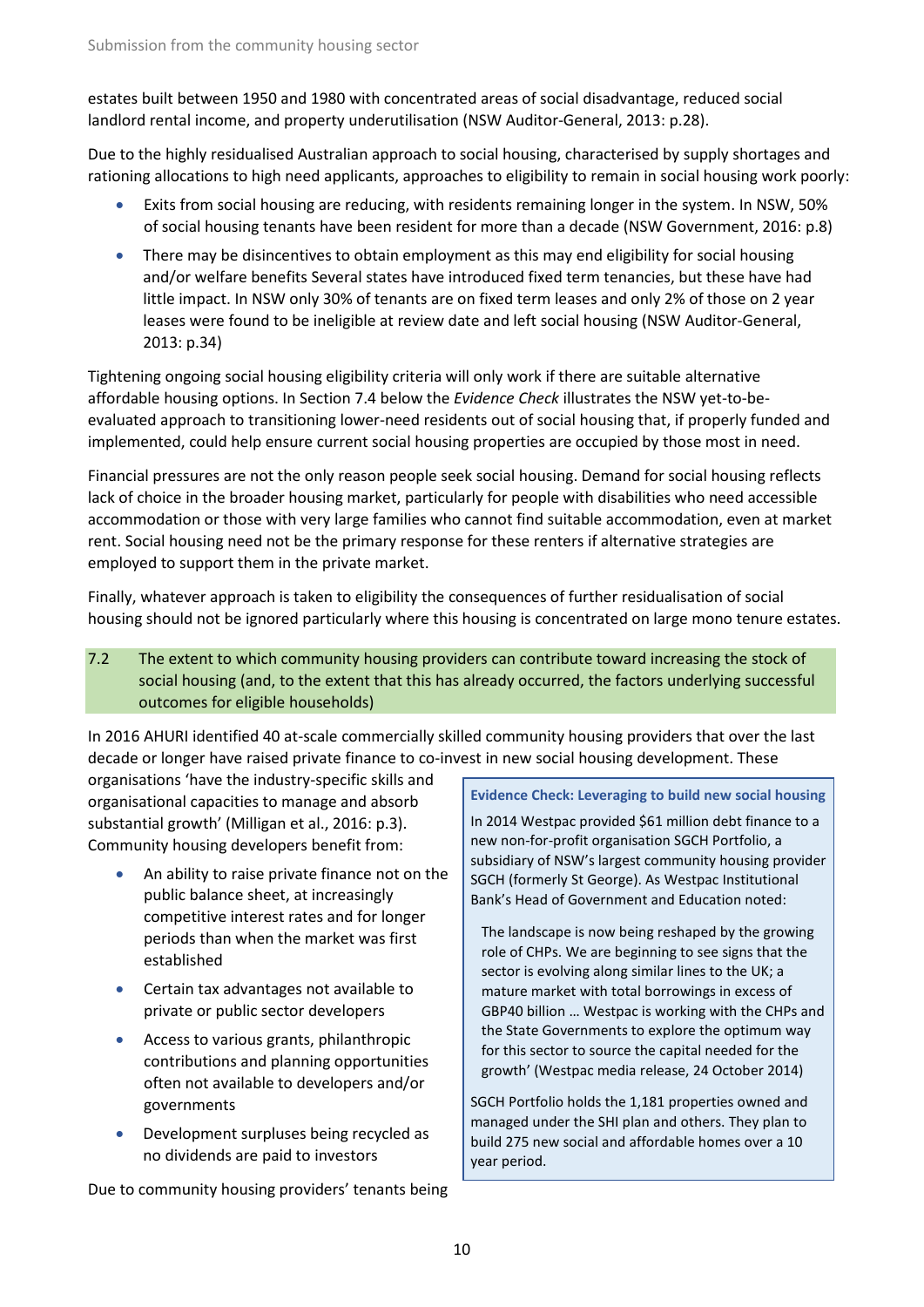eligible to receive CRA, somewhat higher rents can be charged while still keeping net household expenditure on housing costs below typically 25% or 30% of household income. As a result, and encouraged by several state governments, community housing providers have been using these additional cashflows to:

- Co-fund development projects, as shown in the *Evidence Check*, or
- Reduce the maintenance backlog, or
- Deliver schemes building community cohesion or helping transition social housing residents into training, work and private rental accommodation

### **Evidence Check: Deloittes on leveraging**

A review undertaken by Deloittes based on a Victorian analysis confirmed 'data provided by the sector to Deloitte Access Economics suggest that community housing can provide a sustainable social housing model that can lower the direct cost to Government of providing additional affordable housing to low income families through leverage [\(Deloitte](#page-25-7)  [Access Economics, 2011: p.iii\)](#page-25-7). However, the review also identified that 'A stable policy framework with adequate long-term funding initiatives is also required to reduce risk premia on lending rates' (ibid, p.21).

The size of the mainstream community housing sector has risen from 30,103 properties in June 2006 to 80,225 in 2016, and the sector's share of total social housing has risen from 8% to 19%. Together with the 17,467 Indigenous Community housing dwellings, community housing makes up nearly 23% of all social housing [\(Productivity Commission, 2017: Table 17A.3\)](#page-26-0). The increase is due to tenanted transfers, new build properties either financed by community housing providers or funded under the Social Housing Initiative (SHI) of the Nation Building Economic Stimulus Program, properties developed under the National Rental Affordability Scheme (NRAS) and tenancy management contractual outsourcing post-2012.

### *Leveraging ability*

While governments in Tasmania and SA have focussed enhanced cashflows from stock transfer towards mainly asset renewal, the focus in others - specifically NSW and Victoria - has been to encourage development of additional social housing.

In **Victoria**, a 2008 title transfer of 575 properties already managed by community housing providers included a 15% growth target - that was met. Later, the SHI provided grant funding for community housing organisations to construct thousands of social housing dwellings between 2008 and 2012. These grants required the sector to fund 25% of project costs and most organisations opted to raise debt finance from banks. The ability of the sector to leverage private finance translated to an additional \$166 million, resulting in the construction of 623 more dwellings than if directly grant funded [\(KPMG, 2012\)](#page-25-6).

Independent research by Sphere Company in 2010 on the leveraging ability of the SHI transfers in **NSW** estimated a 250 dwelling community housing portfolio has potential to grow by between 10.8% and 20% over 20 years [\(Shelter NSW, 2010: p.15\)](#page-26-4). Parallel modelling by the same firm of leveraging in **South Australia** in 2013 assessed a portfolio of 500 dwellings would deliver growth of between 5% and 10% over a

10-year period, depending on the tenant profile, rent setting policy, council rates concessions, cost of finance and access to free land for property development. Of note is that while leveraging is constrained by the income stream required to service debt, without title transfer to any of the 500 properties in the portfolio, growth was negligible - 0.4% over 10 years [\(Sphere](#page-26-5)  [Company, 2013\)](#page-26-5).

The most comprehensive **national** leveraging analysis to date was published in December 2016, based on modelling 1,000 social housing dwellings over 30 years [\(Pawson et al., 2016a: pp.50-55\)](#page-26-6). It showed:

### **Evidence Check: AHURI on transfers**

'The broad conclusion to be drawn from the … analysis is that it confirms the earlier Sphere Company finding that, on reasonable assumptions, the factoring in of CRA-enhanced rent revenues can be expected to generate a modest operational surplus - sufficient to eliminate moderate maintenance shortfalls over the medium term and to underpin limited stock expansion … Where government opts to actively facilitate the development of new and replacement social/affordable housing through transfer, it appears possible that such outputs may be substantially expanded in scale' [\(Pawson et al., 2016a: p.54\)](#page-26-6)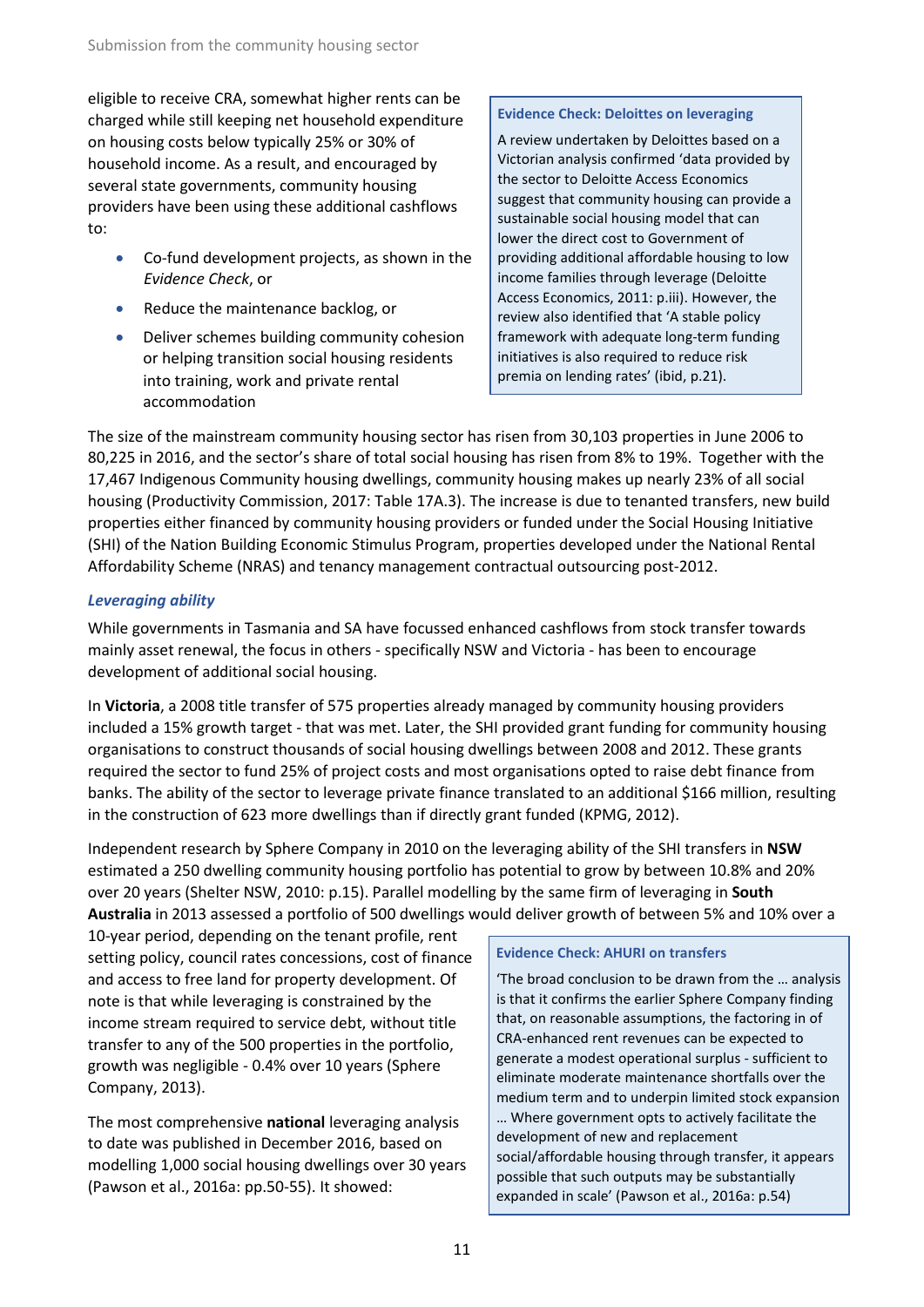- If properties remain in the public sector there will be a \$30 million deficit after 30 years. This is the amount needed to fund backlog maintenance
- If transferred to community housing, the portfolio will have a \$40 million surplus after 30 years after all backlog maintenance has been cleared
- In the community housing transfer scenario, surpluses could be reinvested to produce 113 new social homes (of which a net 42 would be additional)
- Large maintenance backlogs and/or government requirements to undertake significant community development activities will diminish the scope to develop new additional social/affordable housing
- If government supported a specialist finance intermediary to lower the cost of borrowing by 2% and provided land for free, leveraging totals could rise from 113 to 557 (on the 1,000 portfolio)

New properties developed by community housing providers are generally part of mixed-tenure, mixedincome schemes. This allows social, community and market housing to be seamlessly integrated. Social housing residents face less stigma, and mix with a more diverse group of neighbours than on traditional mono-tenure housing estates. Community housing landlords carefully design the location and configuration of new social and affordable housing so it better meets the needs of local applicants.

### *Underoccupancy*

The current public housing stock suffers from underoccupancy. Dwellings built in earlier decades were typically targeted to working families, but are often now occupied by only one or two residents. Lack of suitable smaller properties makes it challenging to encourage downsizing. As shown in the *Evidence Check*, community housing providers can use new social housing supply to help address under-occupancy - which is running at around 7% of public housing in Queensland.

### **Evidence Check: New supply and better targeting**

Caggara House, Brisbane comprises 57 one bedroomed apartments located near to shops and public transport was developed by community housing provider BHC in partnership with the Queensland Department of Housing and Public Works. Opened in 2015, the project offered a real choice to seniors who were under-occupying public housing dwellings in the local area by providing housing designed with their future needs in mind. This either freed up family sized accommodation for households who really need this, or allowing the decanted sites to be re-developed where this provided better value.

The project is being evaluated by the University of Queensland in a three year longitudinal study. The interim report to be published in March will show overwhelmingly positive outcomes.

7.3 The role of the private housing market in providing homes for households in need of social housing, and the costs and benefits of reforms to unlock this potential (examples could include social housing providers leasing properties from the private sector or providing assistance to households to access the private rental market)

Private landlords are already supported to play a major role in housing lower income Australians, making a contribution to moderating demand for social housing. In 2015-16 Commonwealth expenditure on CRA to assist households access the private rental market was \$4.4 billion, compared to \$1.8 billion for social housing assistance and homelessness programs. Around 1.36 million households received an average \$3,251 per year in CRA, with around 94% of CRA recipients tenants of private landlords and 6% community housing providers [\(Productivity Commission, 2017: p.G3\)](#page-26-0)

Community housing providers in some states headlease a portion of their social housing from private landlords. For example, NSW Government headleased 5,800 properties at an annual subsidy cost \$66 million in 2015-16. A similar scheme has recently been introduced in the Northern Territory, and in Tasmania headleasing is used to secure properties for those escaping domestic violence. While headleasing could be used to increase social housing supply, it can have disadvantages if not carefully structured: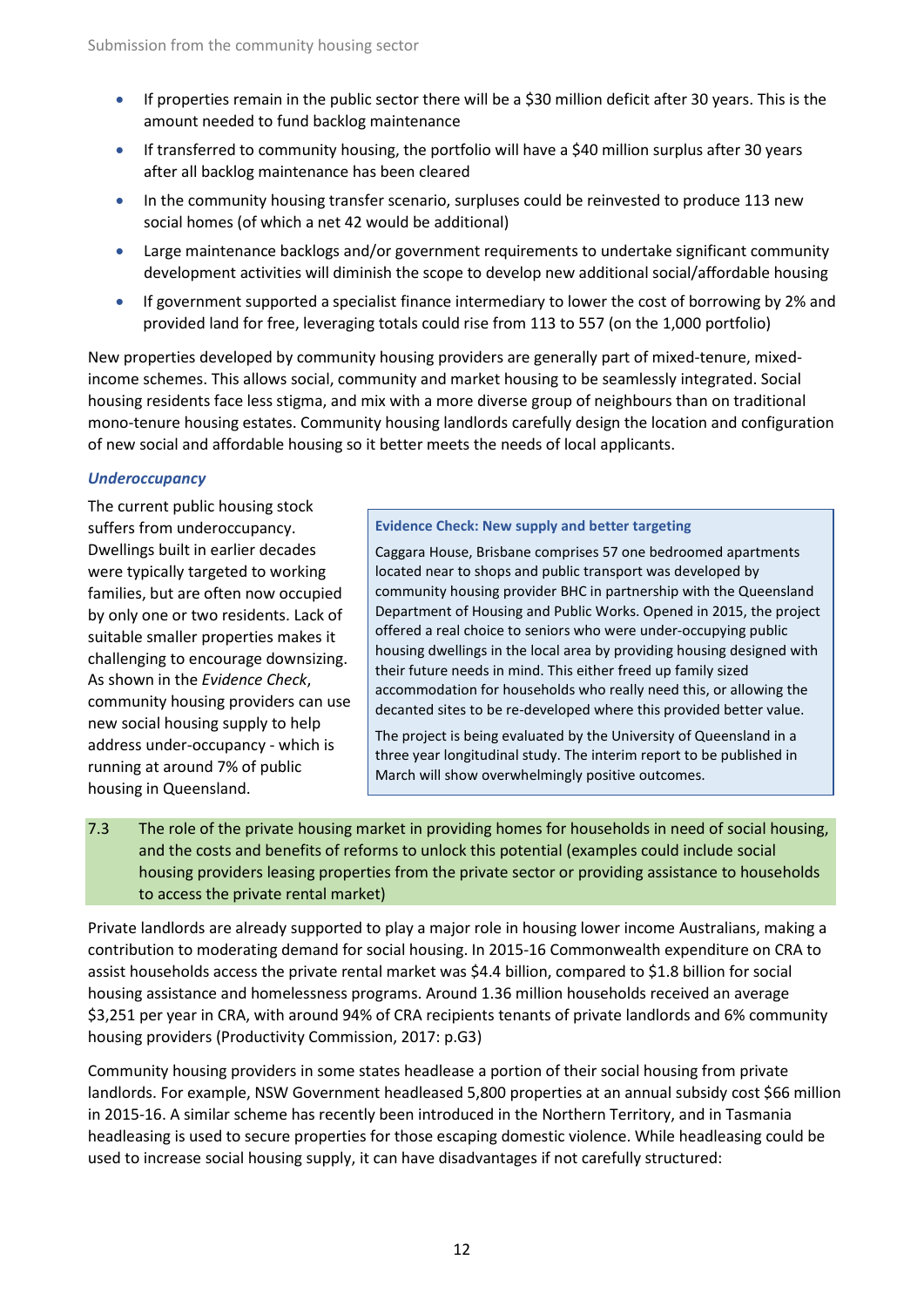- It is less cost effective than conventional social housing. The PC's predecessor noted 'the provision of housing services is more expensive through headleasing than through public ownership of stock' [\(Industry Commission, 1993: p.67\)](#page-25-8)
- In some markets headleasing diminishes the availability of affordable private sector rentals, placing greater pressure on the social housing waiting list. However, in other markets, demand for rentals is very high and it can he challenging to obtain properties that can be headleased
- Headleases are usually only for a couple of years. The property owner might not renew, forcing the tenant to relocate which incurs costs and endangers the tenant's links to community and support services. Capital cities rents have increased significantly in recent years, and headlease renewals need to be reset with higher rent payments

### 7.4 The adequacy of current support provided to help tenants transition out of social housing, what could be done to improve this support, and who should provide this support

The Australian social housing system has traditionally placed more emphasis on entry than exit. Social housing was often seen as a 'right for life', and still is by some residents despite a general move to renewable leases for new social housing residents.

NSW is one of the few states where a multi-layered transition approach has started to be adopted, both increasing the supply of affordable rental housing and easing the move out of social housing. In future public and community housing landlords will have to report on successes with transition, with a targeted increase of 5% above current levels.

All social housing landlords can improve staff training, provide more information and support to tenants who might transition, and partner with real estate agents, support agencies and groups such as those improving financial literacy. However, for transitions to work at scale there needs to be a high level of public investment and Government coordination. See the *Evidence Check* for current NSW proposals.

Community housing providers have a good track supporting tenants transition out of social housing, especially if they manage an affordable rental portfolio. The community housing sector turned over 18.3% of its total dwelling stock to new tenants in 2015-16 compared to just 6.6% turnover in public housing [\(Productivity Commission, 2017: Tables 18.5, 18.6 and 18.7\)](#page-26-0). However, contractual arrangements should separate out the services/outcomes being procured and transparently negotiate costs of bundled services where this occurs. Tenancy management, tenancy support, community development and achieving tenant outcomes are different functions. This is one area where outcomes-based funding or impact investing

### **Evidence Check: NSW aims to transition people out of social housing**

NSW Government's *Future Directions* social housing initiative is introducing various approaches to helping lower needs tenants exit the social housing system by:

- Social landlords identifying an 'opportunity group' of residents who can be helped to become more independent so they no longer require social housing and welfare benefits. The target is a 5% increase in successful transitions
- Developing education and training options to support the 'opportunity group' transition
- Producing 23,000 new and replacement social housing and affordable rental dwellings through harnessing the skills of the community housing sector. Note however that the 10,000 or so additional social homes to be built over a decade will still fail to fully meet backlog and additional demand
- Increasing by 60% people supported to move to the private rental market through (1) Rent Choice a rental subsidy for up to 3 years (2) private rental brokerage service (3) bond and advance rent loans (4) help with rent arrears (5) Bond Plus - a landlord rent guarantee for tenants in hardship

For the remaining higher need 'safety net group' of social housing residents, the NSW Government advises greater wrap-round support will be provided (NSW Government, 2016).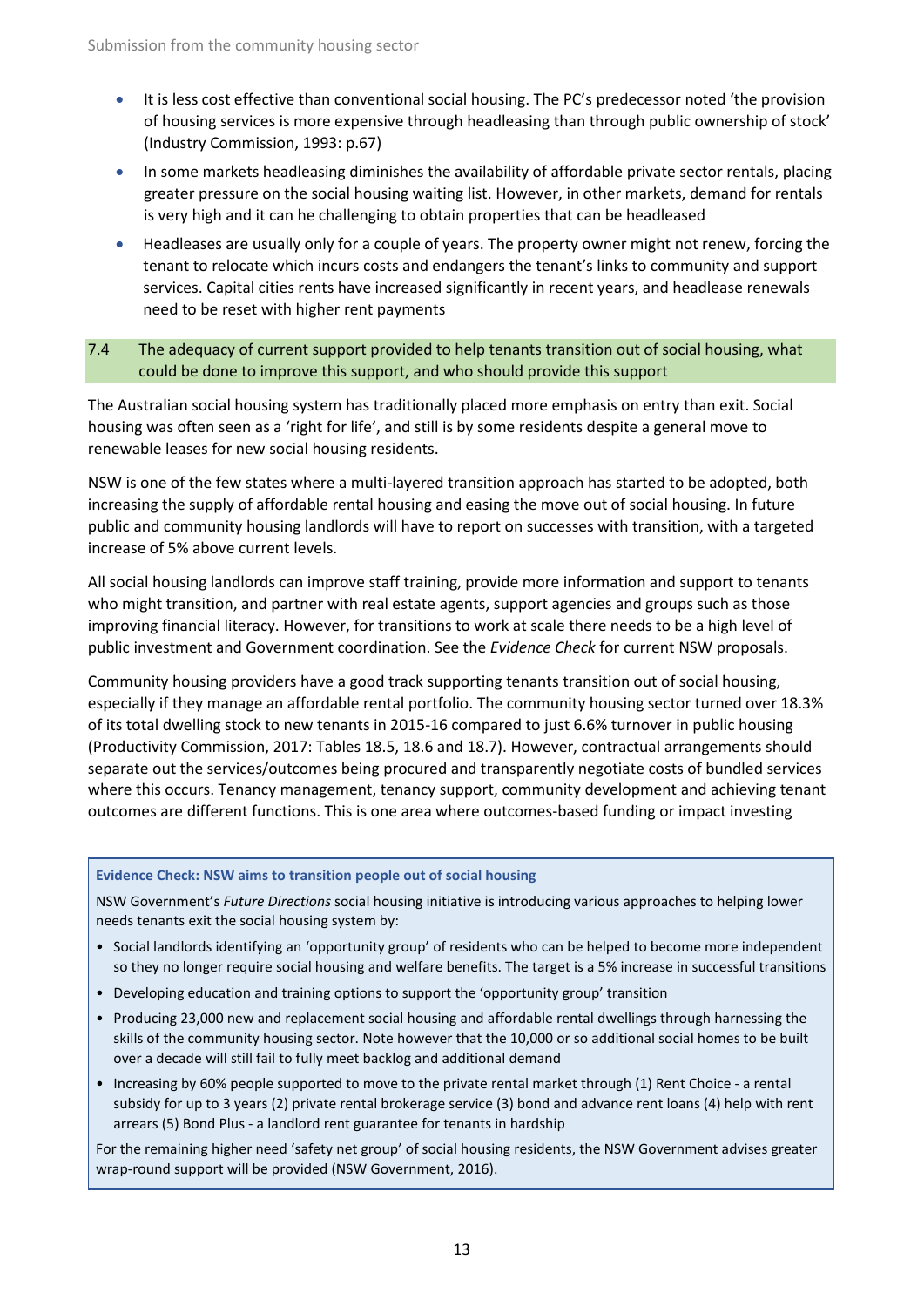### principles might be usefully considered.

### **RFI 8: Financial Support**

*The Commission is seeking information on models that could be used to provide financial support to social housing households. This includes consideration of:*

8.1 How the level of support to social housing tenants should be set and the benefits and costs of each model, including its effects on incentives for households to obtain or maintain employment, fiscal implications for governments, and its effects on outcomes for service users

### *Background IPART inquiry*

Australian social housing rent settings are generally based on income rather than household characteristics such as size or amenity of the property, or be related to the market rent for the property as is the case for NRAS funded affordable rental housing. Currently in NSW these issues are being debated [\(IPART, 2016\)](#page-25-9).

However, as noted by the University of NSW, 'The deep and intensifying shortage of social and affordable housing provision in NSW creates an overwhelming constraint on attempts to restructure the social housing rent setting system to optimise utilisation of resources and to achieve other desirable outcomes. Similarly, the system's chronically underfunded condition, the understanding that proposed changes must be revenue-neutral, and the 'out of scope' status of Commonwealth Government policy settings all severely restrict any freedom of manoeuvre in terms of reform directions' [\(Pawson et al., 2016b: p.2\)](#page-26-7).

Issues with the IPART review have also been raised as to the project's wide scope, short timescale, and lack of integration with other initiatives - including the PC's inquiry and the Commonwealth coordinated Affordable Housing Working Group [\(Federation, 2016: p.8\)](#page-25-10). Changes to rent setting are unlikely to be a 'silver bullet' solution to a range of complex, inter-related issues.

### *Rent setting approaches*

For social housing residents, income based rent settings are likely to remain the most appropriate approach:

- The system is more straightforward to administer and clearer for tenants than a segmented system
- For most low-income renters, unaffordable rent - for example more than 25% of household income - can cause material deprivation such as poor health outcomes, hardships and poverty. See the *Evidence Check* with examples from England
- As tenant incomes rise, income based rents can lead to a withdrawal of subsidy while allowing the tenant to stay in the same home
- Although 55% of social housing teants are of working age, a relatively small proportion can enter the workforce. There are complex considerations around workforce participation, with some studies suggesting stable

### **Evidence Check: Market rent settings in England**

Since 2011 the Government set the rent for some new social housing tenancies at 80% of market levels. During 2016 Government proposed but later abandoned a proposal to force social housing landlords to charge full market rents where household incomes were above £40,000 in London or £31,000 elsewhere. Social landlords had been and continue to be able to voluntarily charge market rents for these income groups since 2012.

Based on a longitudinal survey of 5,000 people over an 18 year period, and a projection of how their circumstances could change in the future, the researchers estimated 25% of the population would be in poverty by 2040. However, if social housing moved to rents being set at 65% market levels another 1.3 to 1.5 million people or 2.5% of the population would be in poverty by 2040:

'Poverty rates are sensitive to the way in which social rents are set. If they move further in the direction of market rents, which is a means of levering in additional private sector funds in order to support new build, then poverty rates are likely to rise' [\(Stephens et](#page-26-8)  [al., 2014: p.68\)](#page-26-8)

housing can have a major positive impact on workforce participation and employment outcomes,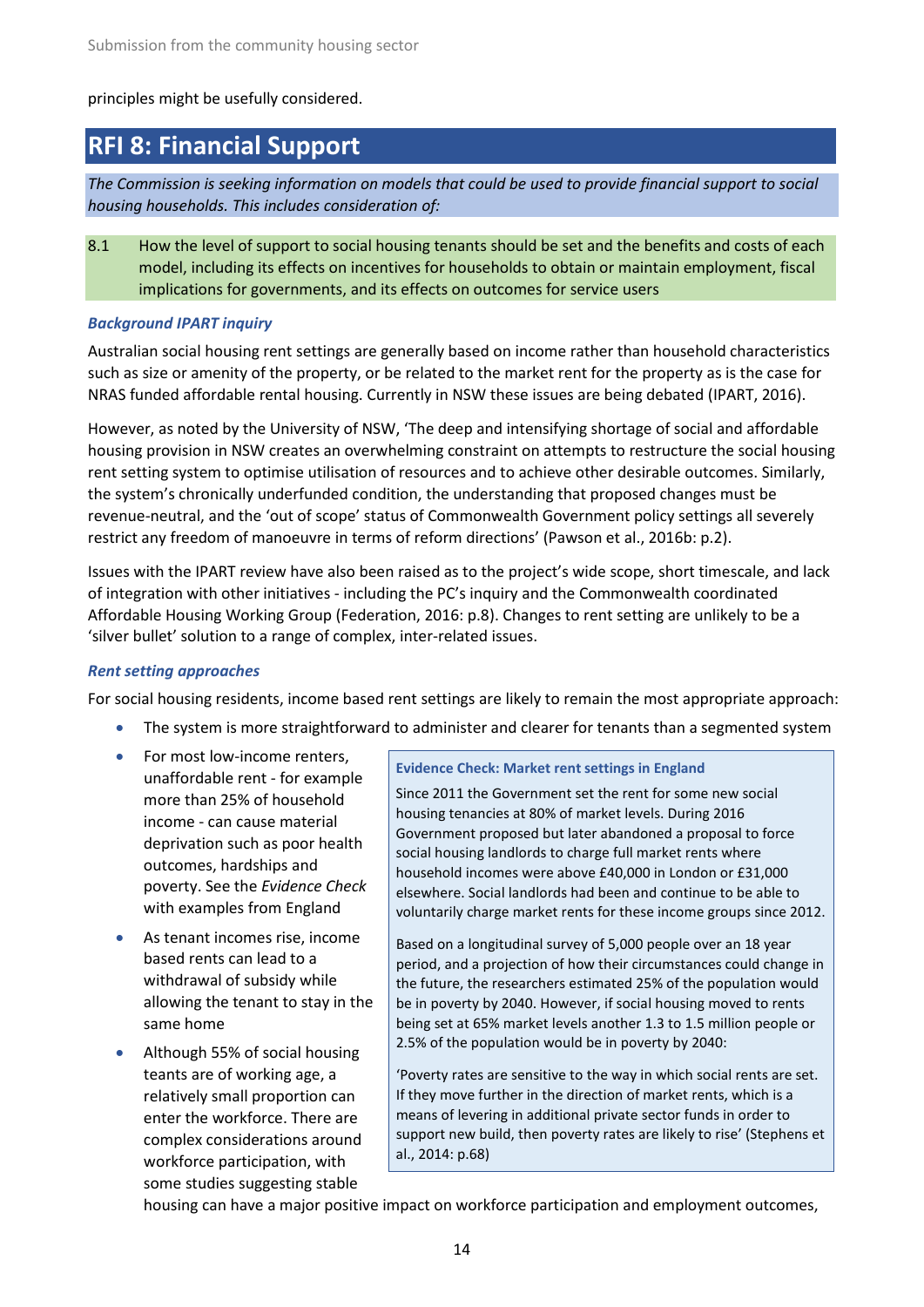while others suggest that the intersection of income-based rents with income support payments creates strong disincentives to work

- Amenity based rents, for example charging more for larger and better located properties, are not appropriate given the constraints on social housing stock and the lack of user choice
- Fixed Discounts to market rate rents will not work effectively for social housing tenancies as rentals are particularly high in most metropolitan areas, and low income renters will not be able to pay

The true cost to Government of different rent setting models depends on the complex interaction of the housing assistance, income support and taxation systems - as well as the levels at which subsidies are set. Both income based rents and rental subsidies should - if well designed - be relatively robust approaches to targeting assistance to people most in need of assistance.

### *Housing and support*

Supportive housing models underpinned by Housing First and Rapid Rehousing are where intensive support is provided to establish and sustain high-needs tenancies, focussing on any life domain that directly or indirectly impacts on a tenancy. Supportive housing includes assertive outreach, or more persistent styles of working in the context of serious vulnerability.

Approaches carefully coordinating housing and support have been used through 'Common Ground' schemes in Queensland, NSW, Victoria, South Australia, Tasmania, the ACT and overseas. They have been evaluated and show improved returns on investment through a reduction in take up of emergency and other services with the provision of adequate support to sustain housing.

A University of Queensland evaluation showed Brisbane Common Ground successfully assists chronically homeless people to maintain secure housing and improve their health, well-being, social and economic outcomes with the community saving \$13,100 annually per tenant through savings from services used by the chronically homeless [\(Parsell et al., 2015: p.4\)](#page-25-11).

### 8.2 The potential for support to differ across households, groups and regions, or to change depending on the length of tenure

The introduction of NRAS funded affordable rental properties has introduced a new category of housing for low to moderate income households. Eligibility is set just above that for social housing, and rents at a minimum 20% discount to market. However, although NRAS settings are uniform across the country, states have taken differing approaches to eligibility and rent setting on other affordable rental schemes.

Low to moderate income households are more likely to be able to pay more than 25% of household income without risking poverty. Therefore, an intermediate rent setting - between social housing income based rents and private sector market rents - is appropriate. However, we recommend:

- Uniformity of the *structure* of affordable housing eligibility and rent setting across the country, though with rent subsidised related to average market rents
- Streamlining data collection on average market rents, making rent calculations easier
- Investigating tapering housing assistance as incomes rise, using an approach that will minimise disincentives to improving employment prospects, such as delayed withdrawal of assistance or progressively increasing the amount of income held in the rental assessment
- Considering ending eligibility for affordable rental housing once household income reaches a certain percentage of regional median income levels (for example, NSW currently use 120%). This would need to be fully evaluated before being introduced

Little will be gained by devising a regional housing assistance approach. Often the geographical divide between metropolitan and regional areas is contested, and changes over time The ABS remoteness classifications are not a useful guide.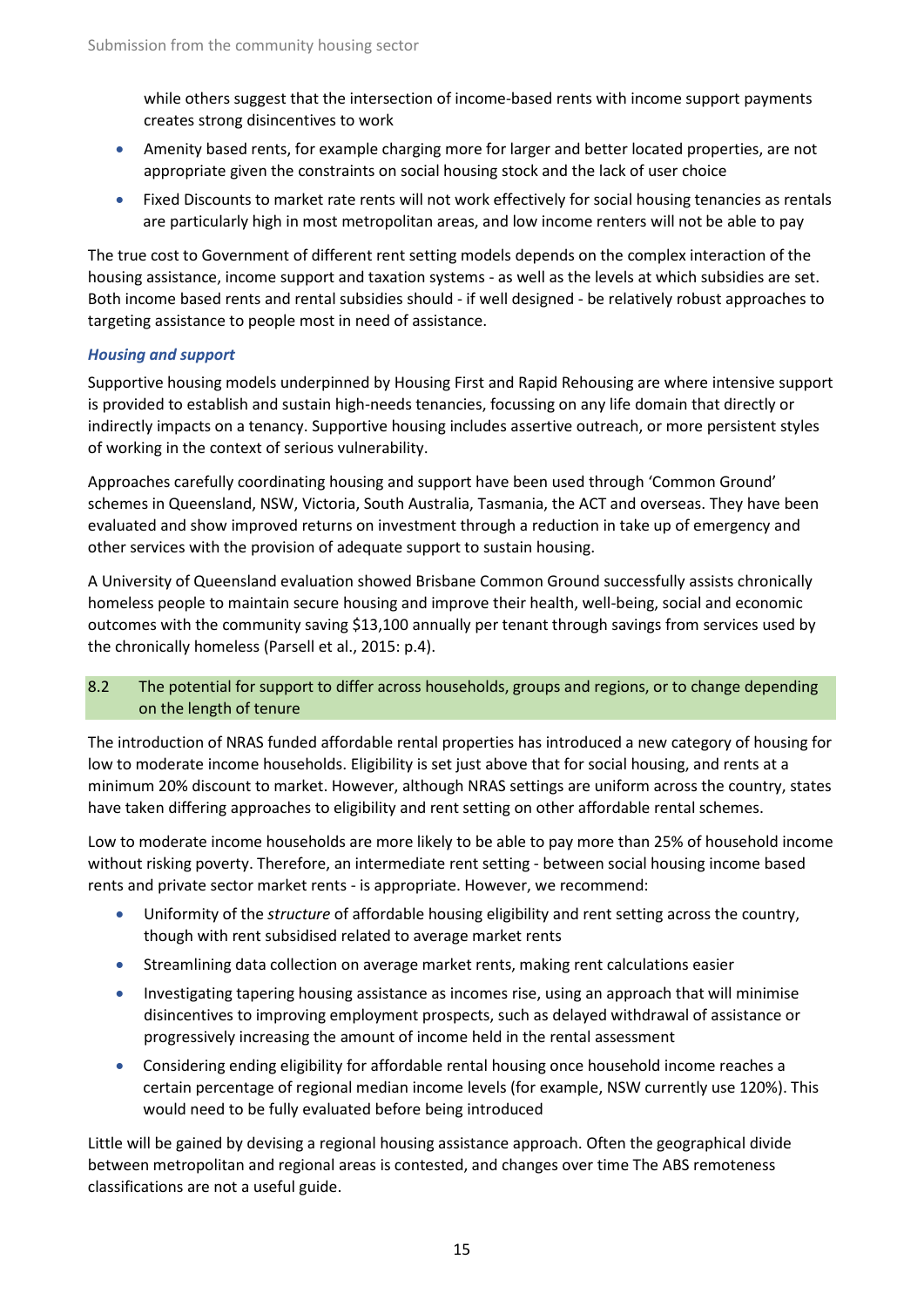Length of the tenure is not a good guide for rent setting. Social housing residents already have ongoing income and eligibility tests. While fixed tenure leases have symbolic value, as noted in Section 7.1 they have not resulted in NSW in a significant number of existing residents exiting social housing.

### 8.3 The equity implications of having different models of support applying across social and private housing

All Australian residents, regardless of tenure, receive housing support. The Grattan Institute estimate the annual cost of homeowner assistance was \$36 billion in 2012-13, or \$6,100 per household, through capital gains tax exemption, no imputed rent, the pension asset test and land tax exemption [\(Kell, 2013\)](#page-25-12). Most assistance is differentiated by tenure, with CRA a rare exception although as noted in Section 7.3 some 95% is awarded to private renter households.

There remains a logic in differentiating housing support between social and private housing due to the nature of residents accommodated. Social housing is a tenure providing a home for residents who frequently have support needs too, and at only just over 4% of total tenure can be designed separately to the 96% of housing in the private sector. Government needs to carefully coordinate social security benefits, preventing unanticipated outcomes such as welfare and poverty traps.

# **RFI 9: Selecting Providers**

*The Commission is seeking information on the effectiveness of current arrangements to select community housing providers and whether greater contestability could improve the effectiveness of service provision. This includes information on:*

While it is important to design procurement processes which facilitate the selection of providers best positioned to deliver the best outcomes for tenants this is only one element of a well-designed commissioning process. The Federation and CHFV have appointed SGS Economics to carry out a member funded project to put forward an approach for the strategic commissioning of social and affordable housing. Although concerned primarily with the supply of new homes, the principles would equally apply to services. The report will be available in April 2017.

It is also important that State Governments use procurement processes that adequately contemplate the near and longer term costs of housing provision and fairly identifies respective roles and responsibilities. Community housing providers need to have certainty from government on their assets, therefore short term leases (often 3 years in NSW) or expired leases (as in some cases in Queensland) should be avoided. Furthermore, arrangements that quarantine surpluses within a program (as in Queensland), or pay surpluses back to government (as with the fixed payment in South Australia) should be avoided.

The AHURI research into property transfer methodologies referred to on p23 will be a useful source of evidence for the Inquiry on this topic.

### 9.1 The relative performance of community and public providers in delivering good outcomes for tenants, and in meeting policy objectives set by governments

The PC's analysis of landlord performance is shown in the *Evidence Check*. As noted by AHURI, poor quality and sometimes non-comparable data from public housing agencies limits the use of this information. However, on a high-level analysis:

- Public and community housing providers largely house the same types of tenants: community providers do not 'cherry pick' easier to accommodate tenants
- There is no clear differentiation of landlord efficiency and effectiveness between sectors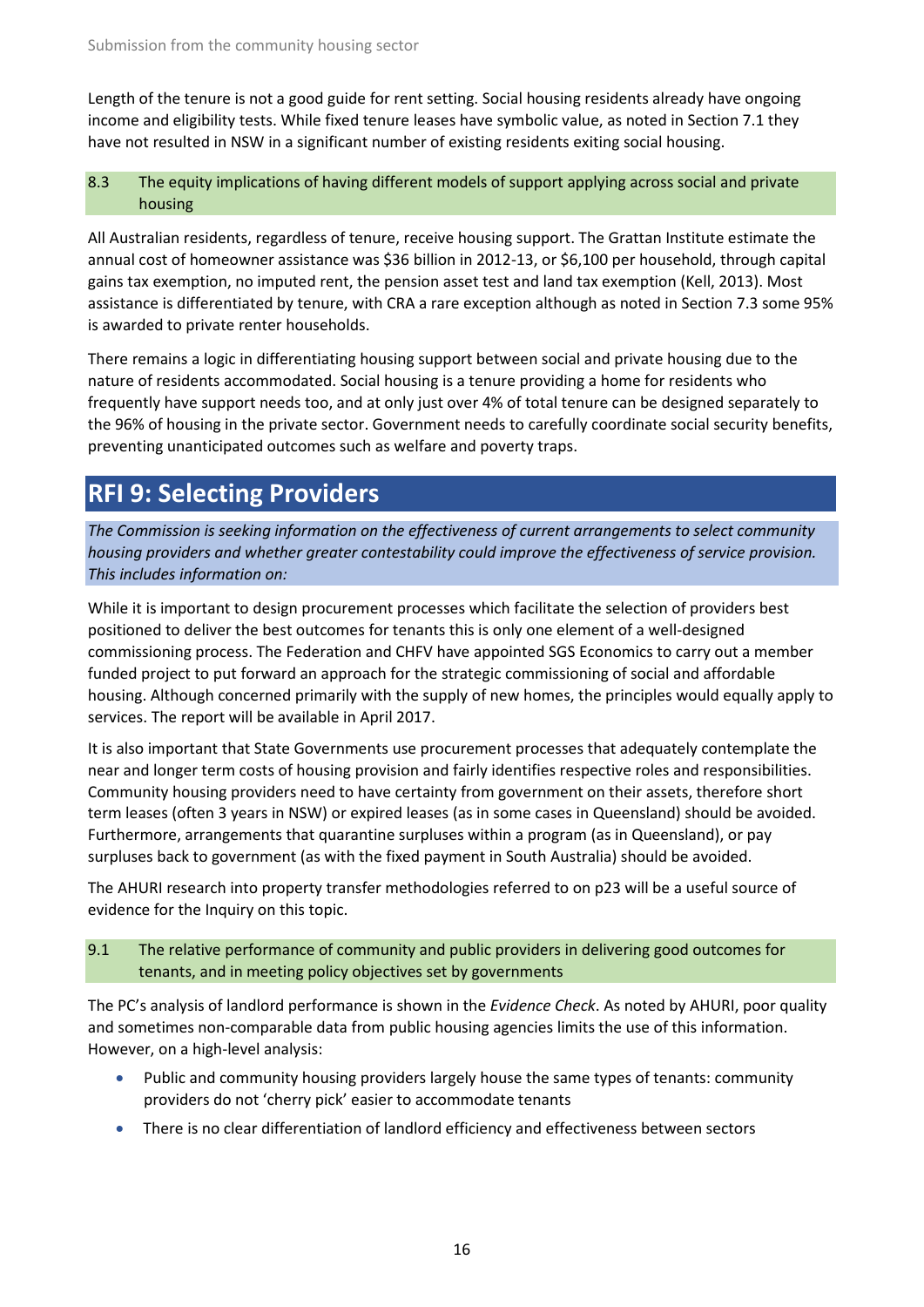• Community housing tenants are - and have been consistently for a decade - more satisfied than

### **Evidence Check: Social landlord performance**

The PC's annual Report on Government Services provides independent social housing landlord performance data across various indicator types [\(Productivity Commission, 2017\)](#page-26-0)

- *Equity*: measures the gap between service delivery outputs or outcomes for special needs groups and the general population. Public and community housing rank equal in terms of new allocations to people in greatest need
- *Effectiveness*: reflects how well the outputs of a service achieve the stated objectives of that service. Dwelling conditions are 8% points higher in community housing (89.3% vs. 81.0%)
- *Efficiency*: reflects how resources (inputs) are used to produce outputs and outcomes. Net recurrent costs are higher in community housing (but distorted by NSW data), occupancy rates lower, rent collection rates similar
- *Outcomes*: location, affordability and overcrowding vary between the two landlord types, though community housing scores significantly higher with tenant satisfaction (79.7% vs. 72.7%)

However, AHURI has raised concerns: 'We conclude that the existing social housing 'efficiency measure' (published in the long standing Report on Government Services (ROGS) series) is of little value in calibrating expenditure on management activities. Especially through its inclusion of both discretionary and non-discretionary expenditure items the relevant net recurrent cost per dwelling indicator is too broadly defined to serve this purpose …. Moreover, because of its 'black box' character it is not possible to probe the factors contributing to what appear to be implausibly large variations across jurisdictions and between provider types' . [\(Pawson et al., 2014: p.2\)](#page-26-11)

those in public housing. This is clear evidence the sector is delivering good outcomes for tenants

System sustainability needs to be considered when assessing whether public and community housing landlords are meeting policy objectives. As noted consistently in recent Auditor General reports, the public housing system is *not* sustainable [\(Victorian Auditor-General, 2012;](#page-26-9) [NSW Auditor-General, 2013;](#page-25-4) [Queensland Commission of Audit, 2013\)](#page-26-10).

9.2 Where the management of public housing has been transferred to the community sector, whether the arrangements for selecting providers have resulted in providers that are strongly focused on improving tenant outcomes, and if not, how these arrangements could be improved

Over the last decade transfers to the community housing sector have nearly always been based on a competitive award of opportunities. Examples include tenancy management outsourcing in Tasmania 2012- 14, South Australia 2015-18 and NSW 2017-20. Larger community housing providers compete through a tender process, bidding either alone or through a consortium that might include organisations from the private sector.

All successful transfer package winners in the programs detailed above have a commitment to improving tenant outcomes. However, arguably this is not due the way the tender was structured, rather it accords with their social mission. Bidders need to detail their skills in a range of areas, from tenancy management, development and managing previous transfers to tenant engagement. Weighted evaluation criteria are not revealed by Governments, and few questions are asked of ways to improve tenant outcomes.

Contestability can deliver innovation and efficiency if managed through a well-designed procurement process, outcomes are clearly specified, housing providers given flexibility about how they deliver those outcomes and are supported by a well-designed regulation and compliance regime. However

- Tendering which favours cost alone will often not deliver added value to tenants and communities
- Bidding costs can be significant, reducing the monies available for community housing providers to deliver social benefit. Schemes which roll out over several identical bidding rounds reduce costs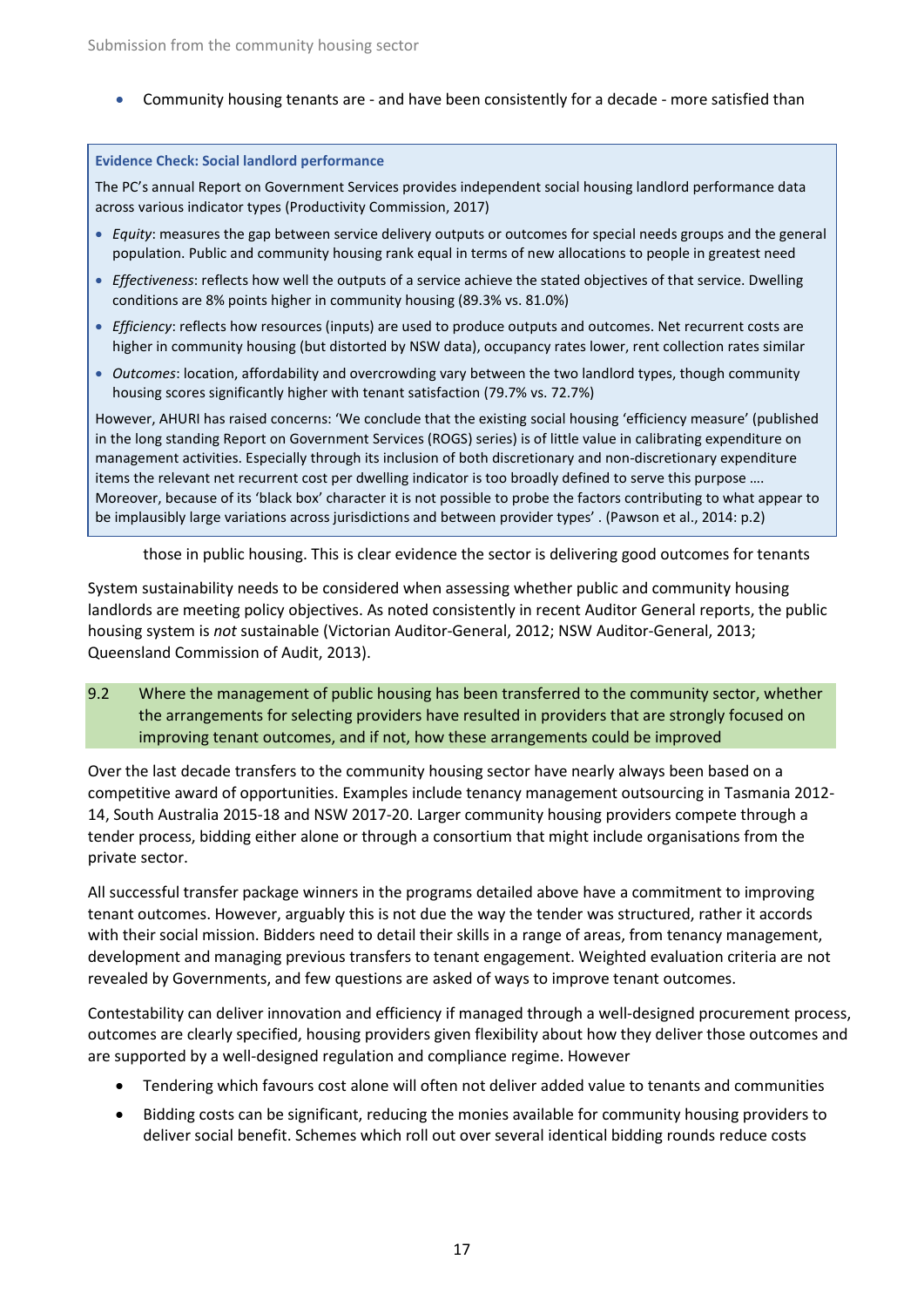- Community housing providers require capabilities in collaboration, coordination and service integration to meet the needs of tenants. It is a risk that procurement processes impact negatively on the potential for collaboration
- Procurement processes might override and undermine local and regional services that have achieved a level of decentralisation and local responsiveness. For example, in a vast State like Queensland, decentralisation and local responsiveness have created unique responses to very localised challenges
- As shown in the *Evidence Check*, there are growing criticisms of traditional competitive procurement approaches, and support for deeper collaboration between the not-for-profit sector and government agencies

Our view is that while competitive procurement should continue to play a role in allocating new resources to community

### **Evidence Check: Competitive procurement approaches**

NSW's 'Going Home Staying Home' reforms that involved competitive bidding for all the State's specialist homelessness services in 2012-13 remain controversial with service providers due to cost, complexity and resultant loss of smaller service providers. For government it also proved a costly procurement exercise.

As noted by KPMG in their 2015 post-implementation review:

'New thinking on alternative procurement approaches is needed so that the benefits of co-design are not lost while still meeting probity concerns (Scotland and the UK's experience with Public Social Partnerships [PSP] provide a useful reference point on this regard)' [\(KPMG, 2015: p.19\)](#page-25-13)

In Scotland a PSP is a strategic partnering arrangement which involves the not-for-profit sector earlier and more deeply in the design and commissioning of public services. PSPs differ from commissioning approaches as they start from the need to be addressed, not the services available.

housing providers, it should become more streamlined, consistent and transparent. Governments should focus more on co-production and service design, adopting Public Social Partnerships approaches. The procurement process needs to include a more explicit focus on:

- The quality of properties being transferred in management outsourcing contracts
- Tenant outcomes, with the costs of delivering value-added services such as supporting pathways into employment factored into the contract price.
- 9.3 What factors governments should consider in selecting service providers, including the types of providers that can best provide social housing, and the minimum scale of provider needed to efficiently provide social housing

### *Landlord types*

Social landlord services could be provided by organisations in the public, private or not-for-profits sectors:

• *Public sector*

State Housing Authorities should in theory achieve scale economies through managing large portfolios, though comparable information is in short supply. However, larger portfolios also bring challenges with costs of complexity, particularly managing properties dispersed across large geographic areas. Very large social housing organisations can be unresponsive to tenant needs, inflexible, hierarchical and bureaucratic.

Like community housing providers, public housing agencies do not pay tax, but they have less favourable treatment of GST. Commercial borrowing is classed as public debt, therefore managing social housing in the public sector is likely to limit the sources of additional funding in an era of budgetary restraint and concern over state credit ratings. Several other sources of funding such as Commonwealth grants (e.g. NRAS), local council land donations and philanthropic donations will not be available to public housing agencies.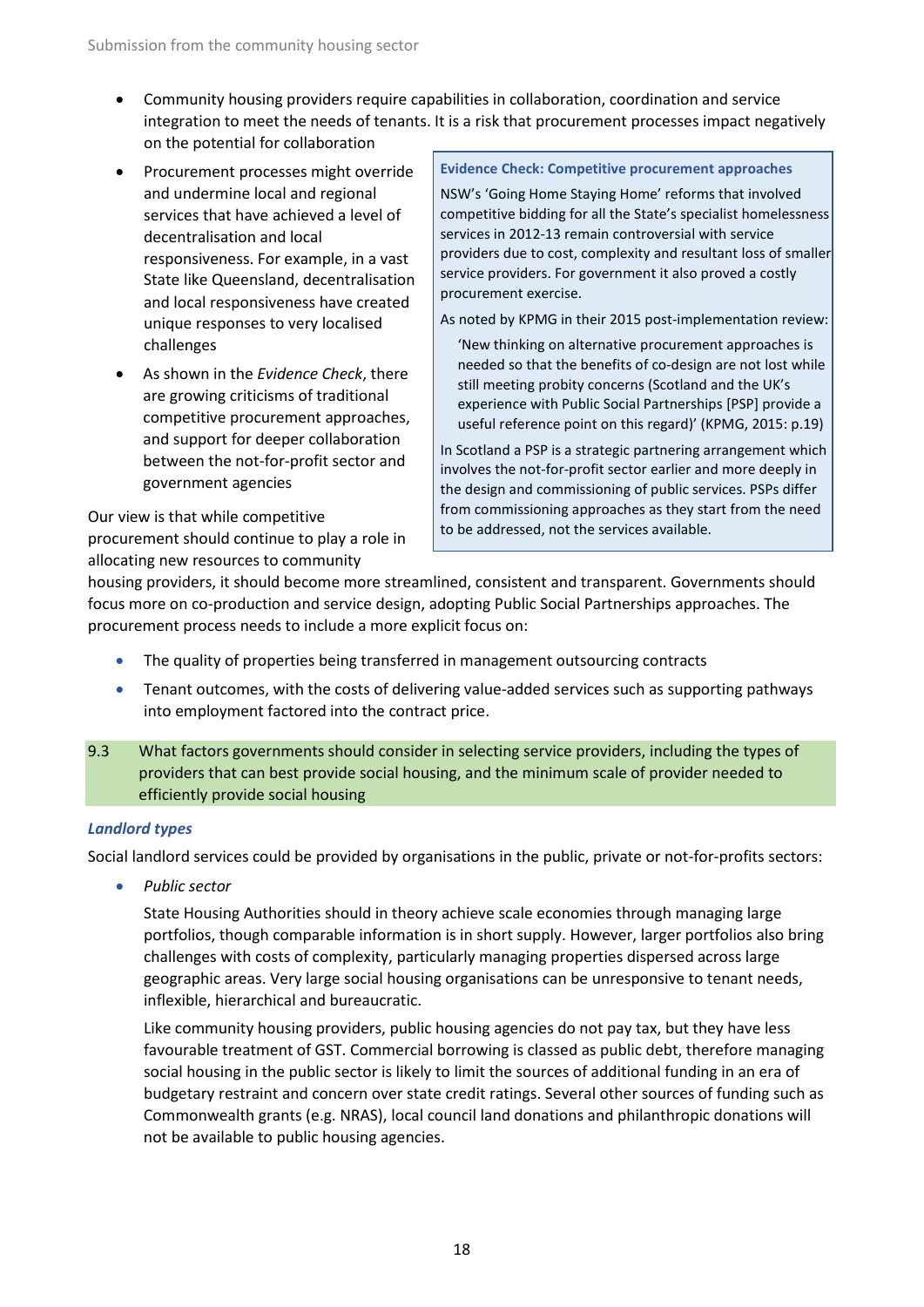### • *Private sector*

Commercial companies can deliver high quality customer service and achieve economies of scale in many sectors of the economy. There is no technical reason why private landlords could not manage social housing, though they would need to be regulated the same way as not-for-profit landlords as happens in England (see the Evidence Check in Section 9.6).

Private sector companies pay income tax, and cannot receive donations. Private companies have shareholders, who expect a business' surplus to be distributed to them or used to build equity

There is already noticeable private sector involvement in social housing, for example through outsourced asset management. This is an area where the private sector can bring some efficiencies, and the service is transaction based. In areas such as tenancy management, which are relationship based, the role of the private sector is less clear.

As shown in the *Evidence Check*, there have been challenges overseas where full privatisation has taken place. A better approach is to use nuanced approaches to regulation, described in Section 9.4 below.

#### **Evidence Check: German privatisation problems**

From the 1990s onwards Government agencies and municipalities sold public housing to investors. This often led to rising rents, sales of desirable properties and poor maintenance. As noted in a 2016 AHURI report:

*'By 2006 Dresden had sold 100% of its 168,000 public housing units to a single investor: Fortress. Soon after purchase, evidence emerged of Fortresses' non-compliant management of social contracts. The municipality sued the new owners for their failure to maintain the social charter governing the allocation and rent setting of the dwellings. The city tried to reclaim €1 billion from Fortress on the basis of misconduct including illegal rent-rises. Dresden's negative and costly experience … has fuelled media criticism and a public backlash'* [\(Lawson et al., 2016: p.103\)](#page-25-14)

• *Not-for profit sector*

A key motivation for diversifying social landlords is the belief that superior tenant and neighbourhood outcomes can be achieved by community based landlords because of their ability to offer a more responsive and personalised service delivery model than public housing. Not-forprofits have capacity to develop resident influenced approaches to service delivery, and their mission to provide additional community or social supports that are designed to promote wider social and economic benefits for disadvantaged tenants.

By way of comparative example, there has been a very slow entry of private companies into the English social housing market, most operate at small scale, and many concentrate on less demanding affordable rental tenants. The perils of full social housing privatisation are show in the *Evidence Check*.

### *Community housing provider scale*

Our recommendation in Section 9.6 is to transform NRS into a truly national system that covers all states and territories and all social landlord types - public, not-for-profit and (potentially) for-profit. All providers of front-line social housing services should be registered, and bidding for tenancy transfers or funding should be dependent on obtaining and retaining NRS registration.

There is no agreed minimum or optimum size for a community housing provider. As shown in the *Evidence Check*, British research highlights there are clear differences in estimated optimum size between tenancy management organisations, and those undertaking development.

Based on unpublished data sourced by the Housing Action Network from 2015-16 annual reports, 28 Australian community housing providers manage over 1,000 tenancies with the largest running 6,200 tenancies. A further 7 housing providers manage 800 to 1,000 tenancies. Therefore around 35 community housing providers are of the 'optimum scale' indicated in the *Evidence Check*.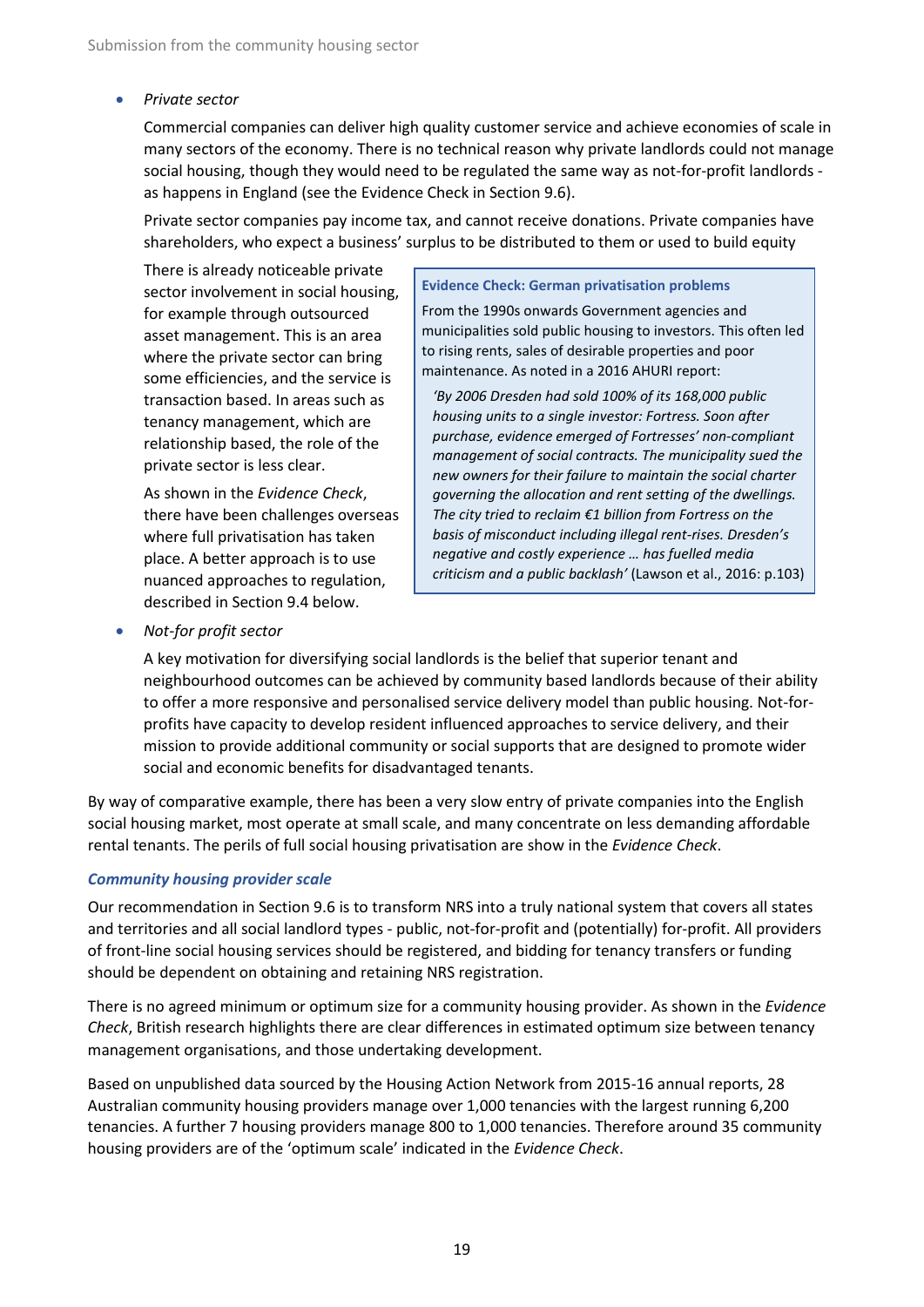### **Evidence Check: Optimum 'growth' provider size**

In an influential statement by the Commonwealth during discussions on the move to NRS, it was suggested 'the emerging industry view appears to be that the ideal size for sustainable growth is 5,000' [\(Australian Government,](#page-25-15)  [2010: p.20\)](#page-25-15).

This 'ideal size' of 5,000 properties under management is not derived empirically. The number may have been taken from a British analysis, shown below. This was based on a 'tentative hypothesis' of business efficiencies not detailed costings [\(CIH, 2007\)](#page-25-16).

| Activity                     | Optimum tenancies |
|------------------------------|-------------------|
| Housing management           | $1,000 - 5,000$   |
| Procurement                  | $500 - 2,000$     |
| Development                  | > 7,000           |
| <b>Full financial skills</b> | > 5,000           |

As the authors of the above 2007 British report comment, community housing providers 'have to think about economies of scale in different ways for different functions' (ibid, p.7). A follow-up 2012 report based on regression analysis noted 'cost, performance and size are not directly linked … scale does not automatically provide efficiency' [\(CIH, 2012: p.5\)](#page-25-17).

Professor Hal Pawson, author of much of the relevant community housing research in Britain and Australia, summarises analysis to date: 'I think all you can say is that there is a theoretical case for economies of scale in this industry and an unsubstantiated belief among many professionals that the optimum size of a housing association may be in the range 5-10,000' (*personal communication*, 17 January 2017).

Transfer packages from 2012 to as currently proposed have varied in size from 600 to 2,100 properties. There is no magic number for the right transfer size. A more important consideration is whether the properties are in a cohesive geographical area - such transfers maximise opportunities for place making and community development. We suggest a minimum transfer of 600 tenancies provides efficiencies for transferor and transferee organisation, though a maximum of 1,500 works best given the current scale of most community housing providers. As the industry grows, so the maximum transaction size will increase.

9.4 What the role of community housing providers should take in addition to tenancy management - for example, whether community housing providers could offer services to help tenants maintain their tenancy or to improve the health and education outcomes of tenants, or whether this should remain a role for government

Currently most community housing provider already provide additional services to tenants, or act as conduits to services provided by other largely not-for-profit organisations. While arrangements with support agencies are usually formalised, approaches to additional services by community housing providers are often are informal and based on the organisations' social missions and practical experience in what works best, rather than forming part of funding agreements with state governments. Examples include:

- Tenant support visits, identifying individual support needs, preparing case management plans and making referrals to support agencies
- Managing tenancies at risk due to rent arrears or antisocial behaviour
- Supporting tenants engage with scholarships, access training or employment
- Tenant engagement in local communities, and participation in landlord service planning
- Direct provision of community services. Note that this is more common where a community housing organisation is part of a wider community services group - Mission Australia, Anglicare etc.
- Assisting tenants transition to other housing tenures -private rental, shared ownership etc.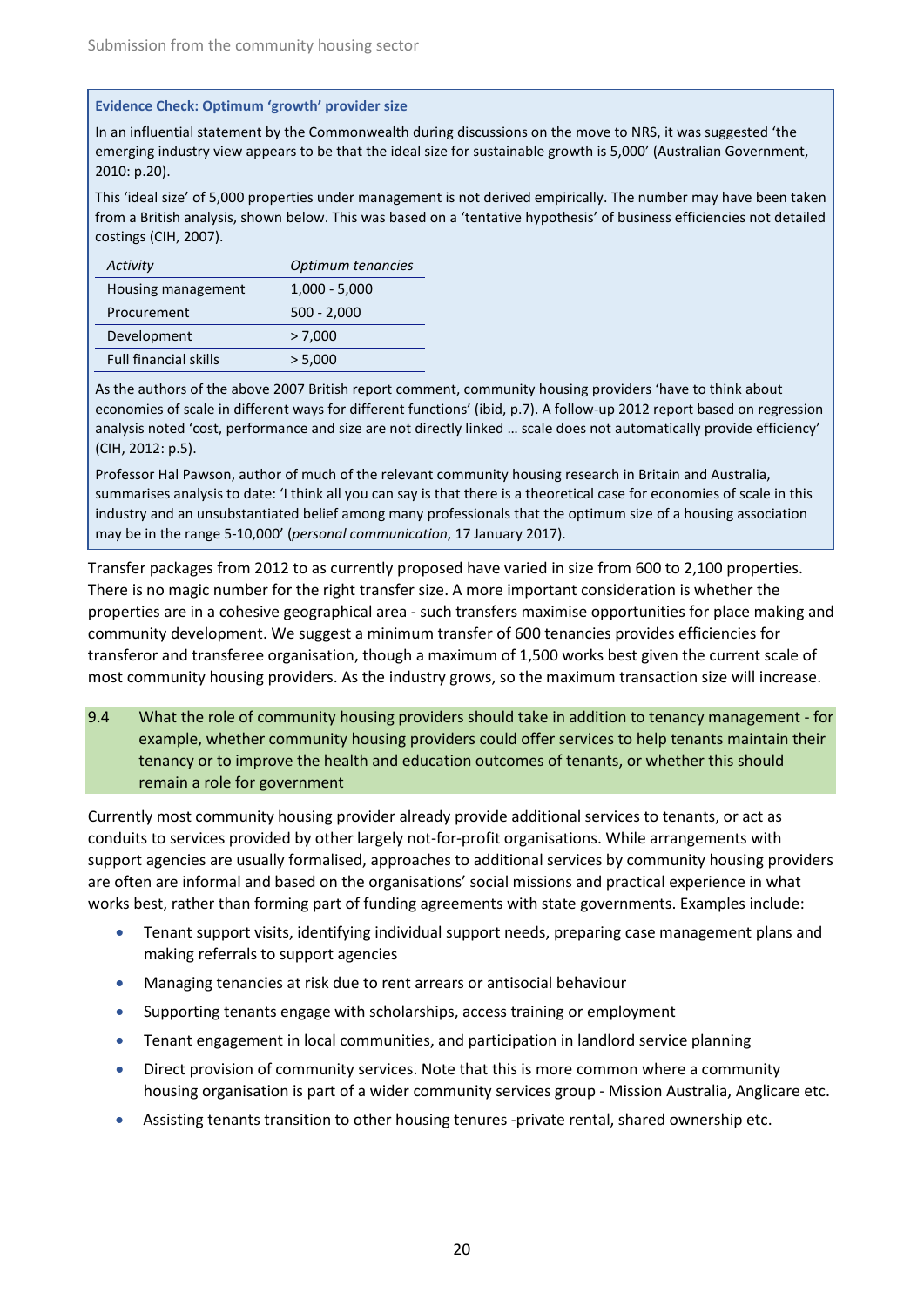AHURI research found larger community housing landlords typically incur around 19% of their total housing management expenditure on these activities [\(Pawson et al.,](#page-26-2)  [2015: p.30\)](#page-26-2). Also as detailed in the *Evidence Check*, these additional services are often not acknowledged by government or funding providing.

While community housing providers should continue to provide additional services, we recommend these be made explicit in funding agreements and broader policy statements. With tenancy transfer and social housing renewal schemes, sufficient cashflow needs preserving so these additional services are properly funded.

### **Evidence Check: Additional services**

As noted by AHURI: 'Within the social housing sphere there is a growing sense that inherent within the social landlord role is the promotion of longer term, 'non-shelter' opportunities and outcomes for tenants …

Arguably, this remains to be explicitly stated by Governments and regulators …

Furthermore, in a highly resource-con strained environment, it is unclear how such additional services can or should be funded' [\(Pawson et al., 2015: p.63\)](#page-26-2)

### 9.5 The data needed to ensure that service providers are responsive to the needs of users and accountable to taxpayers

AHURI research shown in the *Evidence Check* highlights current challenges with the PC's measurement of

the efficiency and effectiveness of social housing organisations. Part of the issue is methodology, part data quality and comparability. It is not possible to determine value for money for taxpayers.

Ideally the NRS regulator could become the main custodian of social housing sector data covering public and community housing. Duplication with the AIHW and PC data collection and NRS should be eliminated. Greater

### **Evidence Check: Performance data comparisons**

According to a 2015 AHURI report, 'Reliable measures of provider efficiency and effectiveness are fundamental in enabling governments to determine how best to deliver social housing services. As confirmed by this research, however, Australia's existing suite of official social housing performance measures is seriously inadequate in this respect and lags well behind other service realms' [\(Pawson et al., 2014: p.1\)](#page-26-11)

'Enhancing transparency on the costs of social housing provision and tenant outcomes should be a top priority for Commonwealth, state and territory governments … In developing a more contestable and accountable social housing system, the scope for meaningful comparison between provider types and entities is a fundamental necessity' (*ibid*., p.65)

transparency is needed, for example through public allowing access to social housing landlord regulatory reports accessed via the NRS website.

Annual tenant surveys are undertaken by the AIHW, with high level results summarised state-by-state for public and community housing. Response rates are low, and the data analysis high level. A more informative approach is that taken by the Federation which launched 'HouseKeys' - a 'community housing tenant satisfaction and benchmarking club'. This benchmarks 40 not-for-



profit housing providers in NSW, Victoria, Queensland, South Australia and Western Australia and on over 100 indicators based on standardised, detailed tenant surveys. Further information on the project can be supplied to the PC on request from the Federation.

Tenant surveys are one of the best ways to determine the quality of social housing services. A consistent approach is needed across public and community housing, more detailed benchmarking and trend analysis, and greater transparency of the results.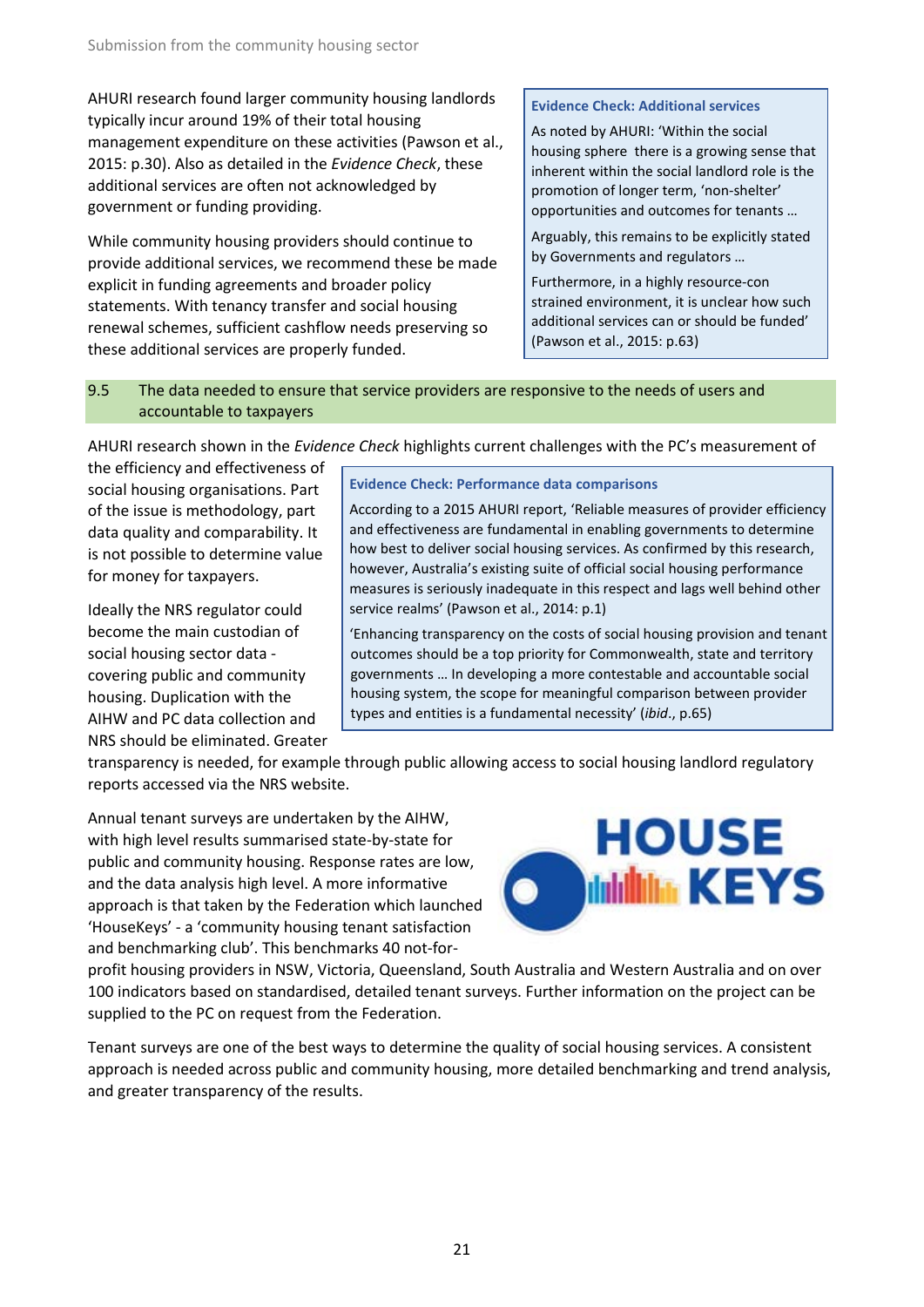### 9.6 The suitability of the National Regulatory System for Social Housing, and whether revisions are needed to this system to support contestability

The NRS provides confidence to Governments that not-for-profit landlords are financially sound, robustly government and offer excellent tenant services. However, it is only the first step and challenges remain:

- Victoria and Western Australia have yet to join NRS. Although their approaches are broadly aligned with NRS, their exclusion increases the compliance burden on providers operating across multiple jurisdictions
- States and territories influence how NRS is interpreted, sometimes creating barriers to entry through restricting funding to locally operating organisations
- Compliance burdens are high, especially for smaller organisations
- Councils (including Indigenous Councils in some jurisdictions) cannot register under NRS although some provide community and affordable housing
- Very little organisation level information is available from the NRS website beyond business names. No performance data is shown, and it is not collated across the sector
- Few Indigenous-run community housing organisations have registered under the NRS
- Most significantly, public housing agencies are not regulated under NRS

The NRS framework needs to be reviewed through a joint Government/sector initiative to increase national consistency and strengthen regulation. As originally planned, a national agency should be established to ensure state-based regulators follow similar approaches. The agency would collate and disseminate information, moving the regulatory focus from rules and

### **Evidence Check: England reforms regulation**

Professor Martin Cave's influential review of English social housing regulation criticised the then current system for being fragmented by housing provider type, not concerned about tenants, over-regulated and not encouraging landlord efficiency [\(Cave, 2007\)](#page-25-18). In a submission to the inquiry, the Government's Audit Commission noted:

'The Cave review presents the opportunity to establish a regulatory framework that looks at the community housing domain increasingly as a market. Such an approach will take time to establish itself and to support far more active customers, whether they are tenants, shared owners or leaseholders. With customer power, people benefit from competition as well as initiating and sustaining it' (ibid, p.45)

In 2008 England moved to a 'single domain' approach to regulation covering all types of social housing landlord. As at 3 January 2017 there were 1,760 landlords: 198 councils, 1,525 community housing providers and 37 for-profits.

regulations to transparency and promoting excellent landlord services.

The sector is also taking a lead with self-regulation and practice improvement. In NSW, the Federation is piloting 'In depth assessments' to test community housing providers' governance arrangements, financial viability, and approaches to risk management and mitigation. The English regulator's approach is being adapted for use in Australia and two NSW community housing providers will be participating in the trial. The Federation will be working with Australian based consultants who have a sound understanding of the context and current issues, and real expertise in the areas being assessed.

A fundamental reform to NRS would introduce a single regulator covering *all* social and affordable housing landlords in all states and territories. This follows the basic approach to regulation used in England - see the *Evidence Check*. A single national regulatory system will enhance consumer choice and government contract contestability. Regulators should operate at arm's length to government, and be separate from the public housing agency they will also regulate.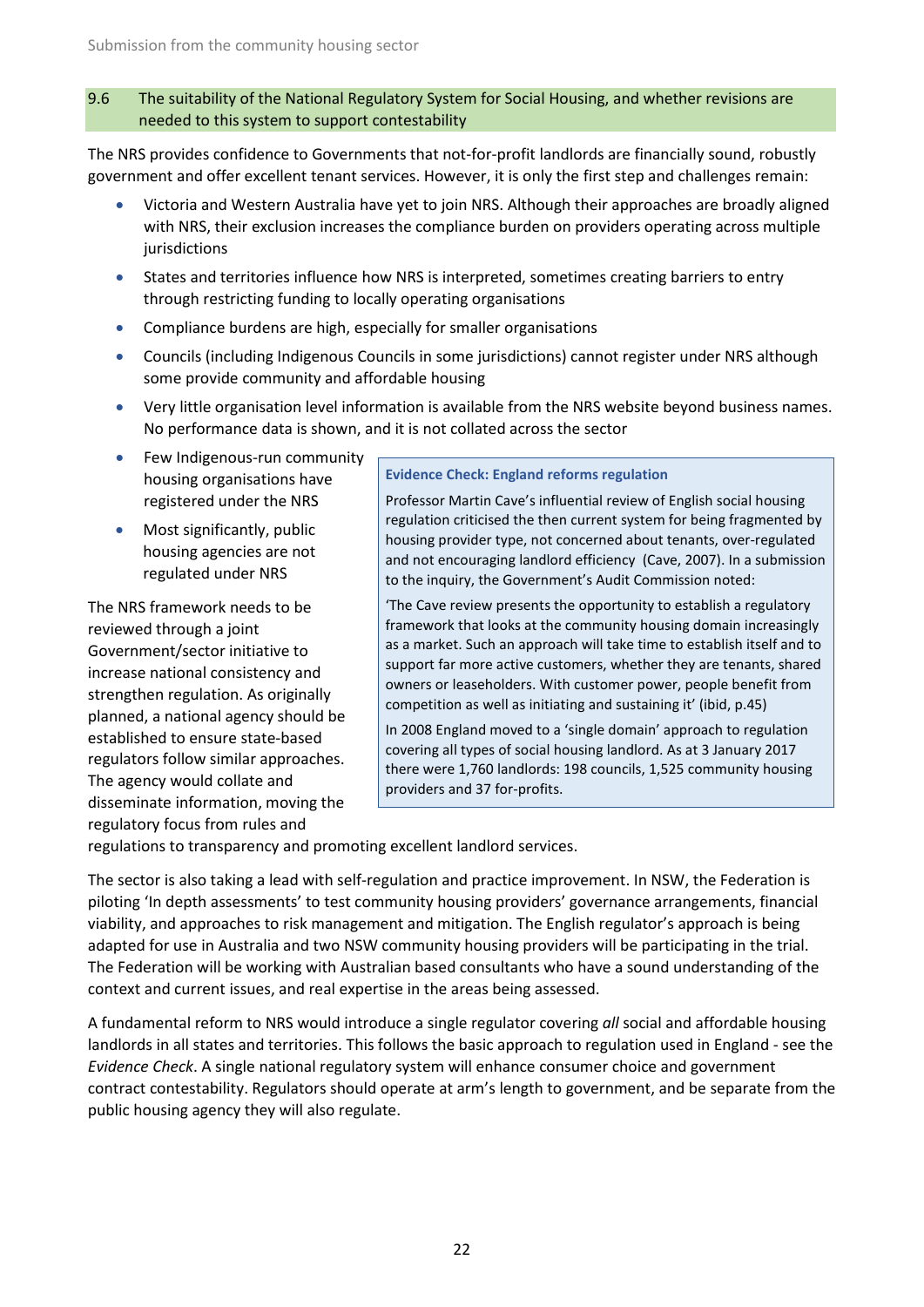### 9.7 The benefits and costs of title transfers versus management transfers

Most transfers from public to community housing around the world involve title transfer - examples include Britain, the Netherlands and New Zealand. Australian transfers have largely been management only, though there have been exceptions historically, including through the SHI, and more recently in Tasmania.

The benefits of title transfers are:

- Community housing providers can better strategically manage their asset portfolios, and become more innovative and entrepreneurial
- Title transfers facilitate cheaper borrowing for portfolio expansion, to the extent which can be supported by the rental income stream
- Community housing providers are more able to work at arm's length to government, and less tied in to the political cycle
- State governments no longer have responsibility for structural asset maintenance and replacement
- There are stronger incentives to maintain asset values and consider redevelopment opportunities to maximise asset use
- Borrowing secured against assets is likely to be cheaper than unsecured debt
- There can be a progressive move to title transfer, with a staged approach. Recently in Tasmania limited title transfer followed successes under tenancy management outsourcing contracts

Potential costs and issues with title transfers include:

- Transaction costs when title changes to the community housing provider
- Lower asset holding by state governments, with a perceived potential impact on credit ratings. However, in an AHURI report respondents considered there would be minimal negative impact as rating agencies understanding the impaired nature of public housing assets [\(Pawson et al., 2013: p.62\)](#page-26-12)
- Asset transfers are likely to be accounted for as a deduction against income. Furthermore, social housing asset values might be over-stated by Governments, resulting in a write-down
- Public assets would be protected both by regulation and by state governments retaining a caveat on title of the transferred asset, at least for a specified period such as the expected useful life of the asset, or 30 years

The policy benefits on title transfer are the scope for creating a more contestable community housing sector, and a strong likelihood of delivering more new social housing dwellings. However, as noted in the

### **Evidence Check: Benefits of title transfers**

Professor Pawson, is a 2013 AHURI report, noted 'there is a strong public policy case for ownership transfers under robust regulatory arrangements and that transfers restricted to 'management outsourcing' transactions can generate only limited gains' [\(Pawson et al., 2013: p.58\)](#page-26-12)

In 2013 independent consultants were commissioned by the peak body for South Australian community housing to model the additional benefits of asset transfers. On a 500 property transfer, maximum portfolio growth on an extra 75 dwellings could be achieved if between 10% and 20% of asset titles were transferred:

'The conclusion of our study is that the approach to the issue of title transfer should be pragmatic rather that ideological. Government policy on title transfer should not be a matter of "for or against" but a matter of how much title transfer is required to maximise dwelling growth and provide as many opportunities as possible to people in need of affordable housing' [\(Sphere Company, 2013: p.3\)](#page-26-5)

*Evidence Check*, not all property titles need to be transferred to achieve maximum leveraging benefits.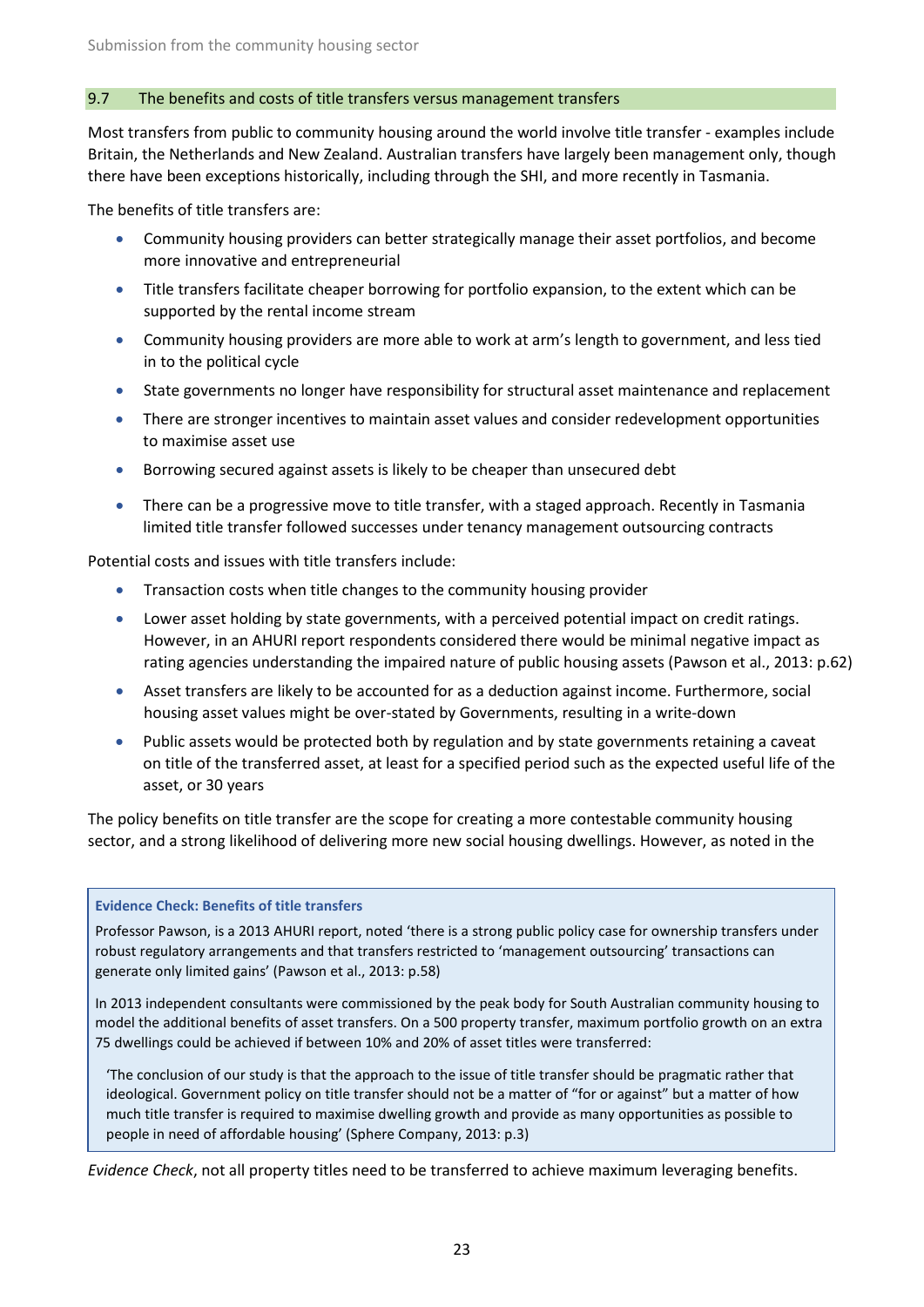The community housing sector has taken a proactive approach to building knowledge on best practice transfers from public to community housing. Industry body PowerHousing Australia has commissioned AHURI to review legal arrangements, public housing asset conditions, valuation methodologies and economic (and property) risk. The Federation and CHIA are on the reference group, and the report will be published by March 2017 - in time for the PC's further evaluation of title and management transfers.

## **RFP 10: Implementation**

*The Commission is seeking information on the factors that need to be considered when implementing reforms to increase competition, contestability and user choice*

### 10.1 Roles of users and providers in the process of designing the social housing system and in informing ongoing improvements

The social housing system is complicated, particularly in the way it inter-relates to the benefit and taxation systems. Fundamental changes are needed, but need to be carefully considered. However, this should not be a top-down approach, therefore the following need to be involved in designing the new system:

- All three levels of government the Commonwealth, states (as funders) and local councils
- NRS and other community housing regulators
- Public and community housing providers best accessed through peak and industry bodies
- Tenants, tenant bodies (such as Tenant Unions), Shelter and community housing Tenant Advisory Group members

To achieve social housing reform, a wider perspective needs to be taken on the problems with the Australian housing system - such as is being taken by the Commonwealth's Affordable Housing Working Group. The Group was established in January 2016 under the Council on Federal Financial Relations with a remit to 'identify potential financing and structural reform models that increase the provision of affordable housing (social housing and housing in the private rental market)'.

Ongoing steering of the social housing system is best achieved through a National Body responsible for NRS - as originally suggested when NRS was being established. The National Body could have a user group with representatives of social housing landlords and tenants.

### 10.2 Rules needed to support effective service provision, including the regulations needed to ensure service quality and to protect social housing households

The revamped NRS system outlined in Section 9.6 should be responsible for ensuring high quality service provision by public, not-for-profit and (potentially) for-profit social housing landlords. NRS regulation could take a greater role in ensuring landlords promote and measure user involvement, along with continuing to monitor risk and governance. Furthermore, the National Body would enforce greater transparency through making regulatory reports available on their website, and collating and publishing sector-wide analysis.

### 10.3 Data needed by governments to evaluate the effectiveness of reforms and design ongoing improvements to the system

We support AHURI's detailed recommendations on improved social housing measurement and data collection approaches, summarised below:

- Enhanced transparency on the costs of social housing provision and tenant outcomes
- Revised approaches by the PC on their Report on Annual Services
- Aligned data approaches between the PC and NRS
- Improved measurement of tenant satisfaction between social landlords and AIHW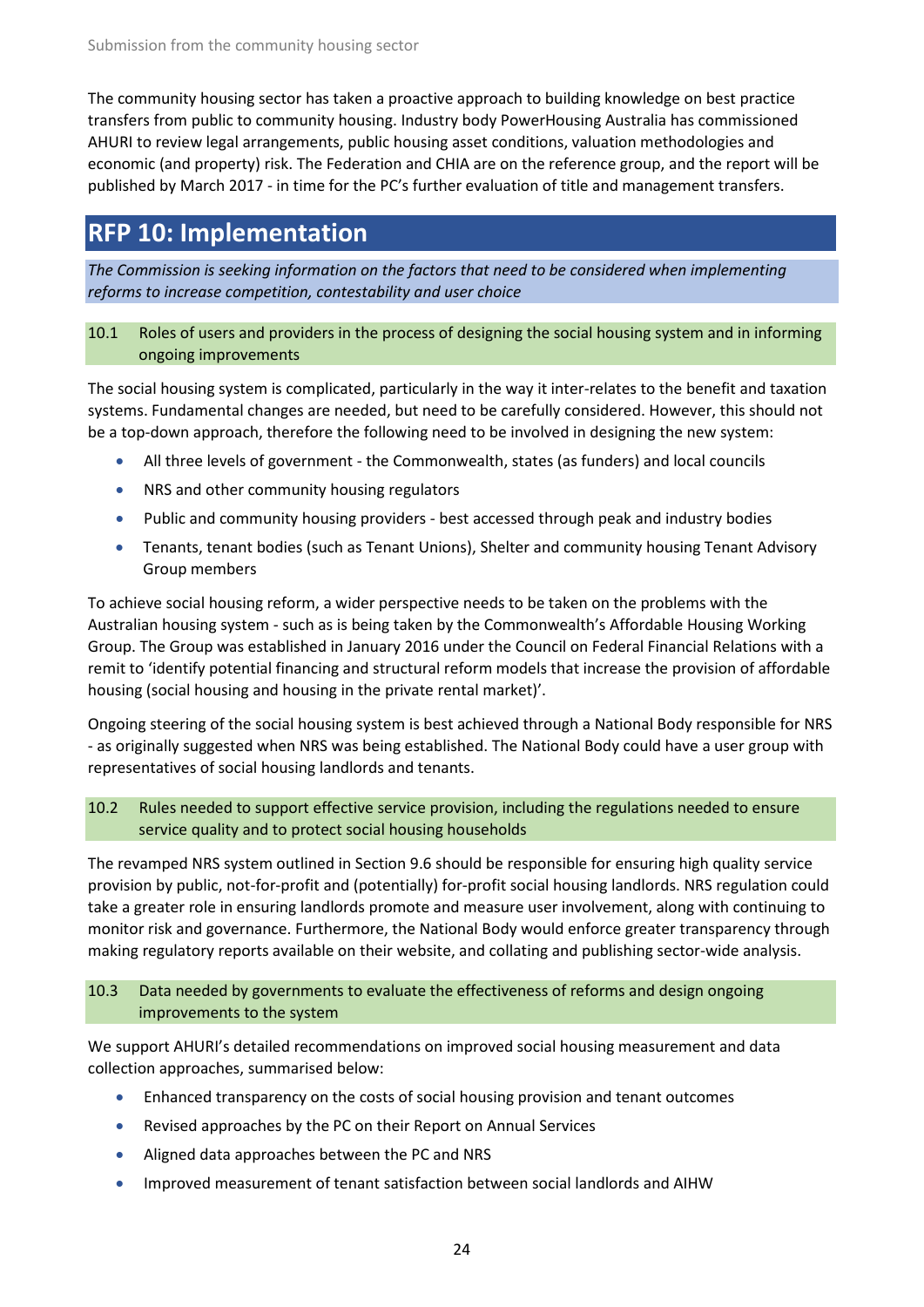- Measurement of tenancy sustainability by larger community housing providers
- Increased public information on larger community providers [\(Pawson et al., 2015: pp.64-67\)](#page-26-2)

### 10.4 Costs of reform on users, providers and governments, and how reform could be implemented to minimise these costs

The costs of reform will depend on the options chosen to increase user choice and increase competition. Most financial reform costs and benefits will flow to Commonwealth and state governments through the social housing, income support, taxation, correctional services and health budgets. As the benefits will be for governments, it will be for governments to invest up-front in system changes. However, where possible the reforms should use market principles to encourage co-investment from other funding sources.

Moving to greater user choice will incur additional costs for community housing landlords in areas such as IT, staff training, implementation of new quality systems and conducting trials and evaluations. This could have a major impact in particular on smaller providers who play a significant role in niche housing provision and in regional areas or with spatially sensitive housing responses.

Community housing providers relying on rental income streams generate only modest surpluses, and need to maintain a minimum net profit margin (EBITDA/revenue) to comply with the NRS financial performance standards. As a result, extra funding for the sector to build capacity will need to accompany suggested reforms.

### 10.5 Role for policy trials in the reform process, including what reforms would be best suited to trialling before full implementation

While trials are an important way forward, they need to be combined with robust, skilled, independent and transparent evaluation starting at the earliest possible stages of a project. Many aspects of the NDIS trials have been successful, including a collaborative approach between government and the sector, and openness when not all has progressed to plan. Social housing reform could learn from these approaches.

Not all elements of housing reform are suitable to be trialled. For example, a move to incorporate state housing authorities under NRS could be made without a trial - although data collection and systems issues still require a carefully planned roll-out. Choice Based Letting would be suitable for a local trial, ideally selecting a metropolitan and regional location.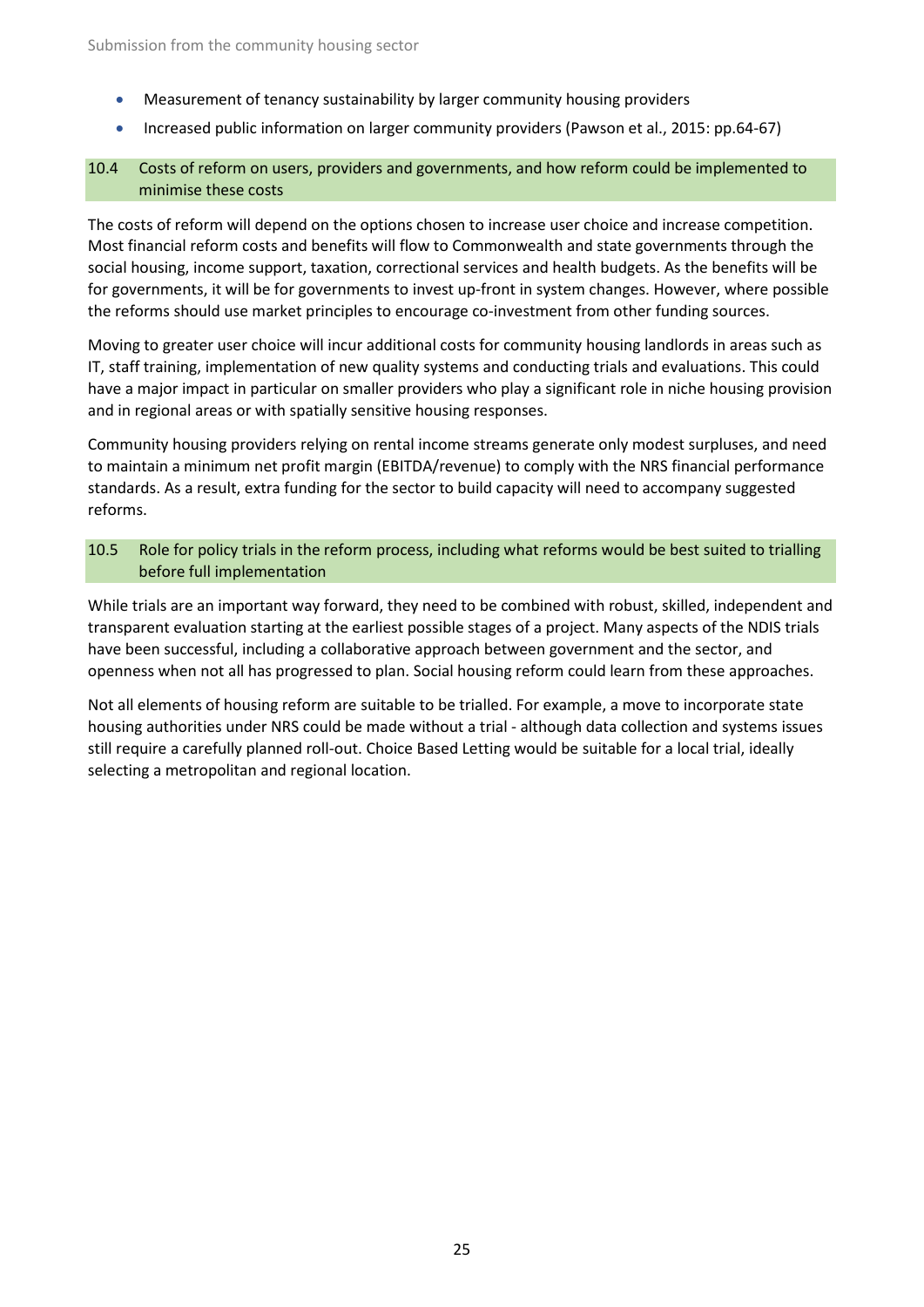# **References**

- <span id="page-25-15"></span>Australian Government (2010) *Regulation and growth of the not-for-profit housing sector: Discussion paper*. Canberra: Australian Government.
- <span id="page-25-18"></span>Cave, M. (2007) *Every tenant matters: A review of social housing regulation*. London: Department for Communities and Local Government.
- <span id="page-25-16"></span>CIH (2007) *Is big really best - or can small and friendly deliver? A briefing on the size, efficiency and effectiveness of housing associations*. Coventry: Chartered Institute of Housing( CIH).
- <span id="page-25-17"></span>CIH (2012) *Does size matter - or does culture drive value for money?* Coventry: CIH.
- <span id="page-25-7"></span>Deloitte Access Economics (2011) *Increasing affordable housing through the Victorian Community Housing Sector*. Melbourne: Community Housing Federation of Victoria.
- <span id="page-25-10"></span>Federation (2016) *Review of rent models for social and affordable housing. Submission on the Independent Pricing & Regulatory Tribunal Issues Paper, December 2016*. Surry Hills NSW: NSW Federation of Housing Associations (the Federation).
- <span id="page-25-1"></span>Gibb, K. and Trebeck, K. (2009) 'Different roads? Evidence about the changing provision of English social housing.' *International Journal of Housing Markets and Analysis.* 2(4). pp.373-391.
- <span id="page-25-8"></span>Industry Commission (1993) *Public housing*. Canberra: Australian Government
- <span id="page-25-9"></span>IPART (2016) *Review of rent models for social and affordable housing. Issues Paper, November 2016*. Sydney: Independent Pricing and Regulatory Tribunal (IPART).
- <span id="page-25-12"></span>Kell, J.-F. (2013) *Renovating housing policy*. Melbourne: Grattan Institute.
- <span id="page-25-6"></span>KPMG (2012) *Housing Ministers' Advisory Committee. Social Housing Initiative review. September 2012*. Melbourne: KPMG.
- <span id="page-25-13"></span>KPMG (2015) *Going Home Staying Home port-implementation review. 2015 final report*. Sydney: KPMG.
- <span id="page-25-14"></span>Lawson, J., Legacy, C. and Parkinson, S. (2016) *Transforming public housing in a federal context*. Melbourne: AHURI.
- <span id="page-25-2"></span>Marsh, A., Cowan, D., Cameron, A., Jones, M., Kiddle, C. and Whitehead, C. (2004) *Piloting choice based lettings: an evaluation*. London: Office of the Deputy Prime Minister.
- <span id="page-25-5"></span>Milligan, V., Martin, C., Phillips, R., Liu, E., Pawson, H. and Spinney, A. (2016) *Profiling Australia's affordable housing industry. Inquiry into affordable housing industry capacity*. Melbourne: AHURI.
- <span id="page-25-3"></span>Mullins, D. (2014) *North Yorkshire Home Choice evaluation*. York: Joseph Rowntree Foundation.

<span id="page-25-4"></span>NSW Auditor-General (2013) *Making the best of public housing*. Sydney: NSW Auditor-General.

<span id="page-25-0"></span>NSW Government (2016) *Future directions for social housing in NSW*. Sydney: NSW Government.

<span id="page-25-11"></span>Parsell, C., Petersen, M., Moutou, O., Culhane, D., Lucio, E. and Dick, A. (2015) *Brisbane Common Ground evaluation: final report prepared for the Queensland State Government Department of Housing and Public Works*. Brisbane: University of Queensland.